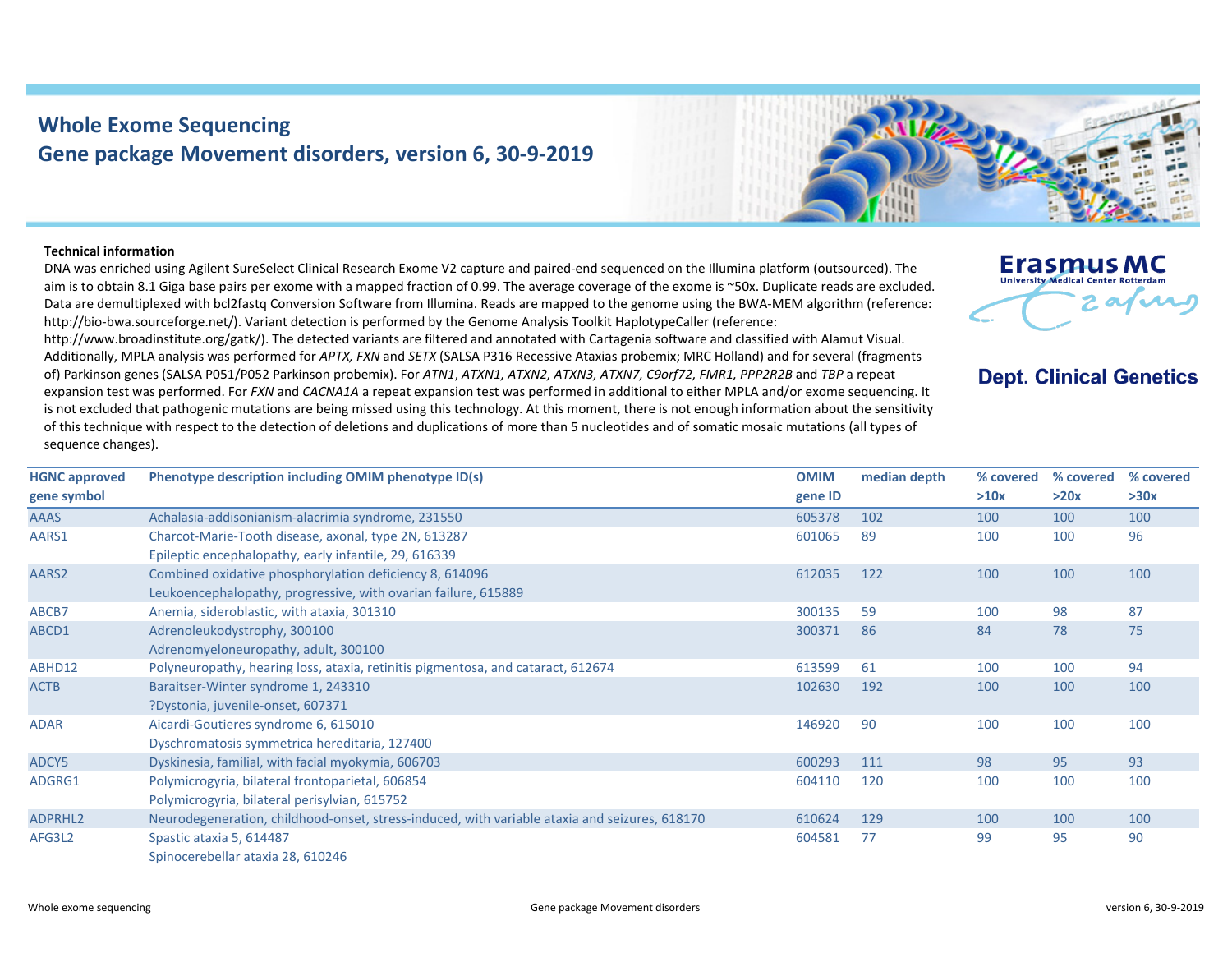| <b>HGNC approved</b> | Phenotype description including OMIM phenotype ID(s)                     | <b>OMIM</b> | median depth | % covered | % covered | % covered |
|----------------------|--------------------------------------------------------------------------|-------------|--------------|-----------|-----------|-----------|
| gene symbol          |                                                                          | gene ID     |              | >10x      | >20x      | >30x      |
| AGTPBP1              | Neurodegeneration, childhood-onset, with cerebellar atrophy, 618276      | 606830      | 64           | 100       | 95        | 87        |
| AIMP1                | Leukodystrophy, hypomyelinating, 3, 260600                               | 603605      | 78           | 100       | 100       | 96        |
| ALDH18A1             | Cutis laxa 3, 616603                                                     | 138250      | 80           | 100       | 100       | 98        |
|                      | Cutis laxa, type IIIA, 219150                                            |             |              |           |           |           |
|                      | Spastic paraplegia 9A, 601162                                            |             |              |           |           |           |
|                      | Spastic paraplegia 9B, 616586                                            |             |              |           |           |           |
| ALDH3A2              | Sjogren-Larsson syndrome, 270200                                         | 609523      | 64           | 100       | 99        | 93        |
| ALDH5A1              | Succinic semialdehyde dehydrogenase deficiency, 271980                   | 610045      | 66           | 100       | 97        | 91        |
| ALS <sub>2</sub>     | Amyotrophic lateral sclerosis 2, juvenile, 205100                        | 606352      | 72           | 100       | 100       | 96        |
|                      | Primary lateral sclerosis, juvenile, 606353                              |             |              |           |           |           |
|                      | Spastic paralysis, infantile onset ascending, 607225                     |             |              |           |           |           |
| <b>ANO10</b>         | Spinocerebellar ataxia 10, 613728                                        | 613726      | 57           | 100       | 99        | 88        |
| ANO3                 | Dystonia 24, 615034                                                      | 610110      | 61           | 93        | 92        | 87        |
| AP4B1                | Spastic paraplegia 47, 614066                                            | 607245      | 81           | 100       | 100       | 100       |
| AP4E1                | Spastic paraplegia 51, 613744                                            | 607244      | 64           | 100       | 100       | 96        |
|                      | Stuttering, familial persistent, 1, 184450                               |             |              |           |           |           |
| AP4M1                | Spastic paraplegia 50, 612936                                            | 602296      | 130          | 100       | 100       | 99        |
| AP4S1                | Spastic paraplegia 52, 614067                                            | 607243      | 44           | 100       | 99        | 87        |
| AP5Z1                | Spastic paraplegia 48, 613647                                            | 613653      | 111          | 100       | 100       | 99        |
| <b>APTX</b>          | Ataxia, early-onset, with oculomotor apraxia and hypoalbuminemia, 208920 | 606350      | 76           | 100       | 99        | 92        |
| ARG1                 | Argininemia, 207800                                                      | 608313      | 75           | 100       | 100       | 98        |
| ARL6IP1              | ?Spastic paraplegia 61, 615685                                           | 607669      | 87           | 100       | 100       | 99        |
| <b>ARSA</b>          | Metachromatic leukodystrophy, 250100                                     | 607574      | 136          | 100       | 100       | 100       |
| <b>ARX</b>           | Epileptic encephalopathy, early infantile, 1, 308350                     | 300382      | 46           | 89        | 79        | 68        |
|                      | Hydranencephaly with abnormal genitalia, 300215                          |             |              |           |           |           |
|                      | Lissencephaly 2, 300215                                                  |             |              |           |           |           |
|                      | Mental retardation 29 and others, 300419                                 |             |              |           |           |           |
|                      | Partington syndrome, 309510                                              |             |              |           |           |           |
|                      | Proud syndrome, 300004                                                   |             |              |           |           |           |
| <b>ASPA</b>          | Canavan disease, 271900                                                  | 608034      | 55           | 100       | 99        | 91        |
| <b>ATCAY</b>         | Ataxia, cerebellar, Cayman type, 601238                                  | 608179      | 116          | 100       | 100       | 96        |
| ATG5                 | ?Spinocerebellar ataxia 25, 617584                                       | 604261      | 47           | 100       | 97        | 81        |
| ATL1                 | Neuropathy, hereditary sensory, type ID, 613708                          | 606439      | 72           | 100       | 100       | 93        |
|                      | Spastic paraplegia 3A, 182600                                            |             |              |           |           |           |
| ATM                  | Ataxia-telangiectasia, 208900                                            | 607585      | 75           | 100       | 99        | 95        |
|                      | {Breast cancer, susceptibility to}, 114480                               |             |              |           |           |           |
|                      | Lymphoma, B-cell non-Hodgkin, somatic                                    |             |              |           |           |           |
|                      | Lymphoma, mantle cell, somatic                                           |             |              |           |           |           |
|                      | T-cell prolymphocytic leukemia, somatic                                  |             |              |           |           |           |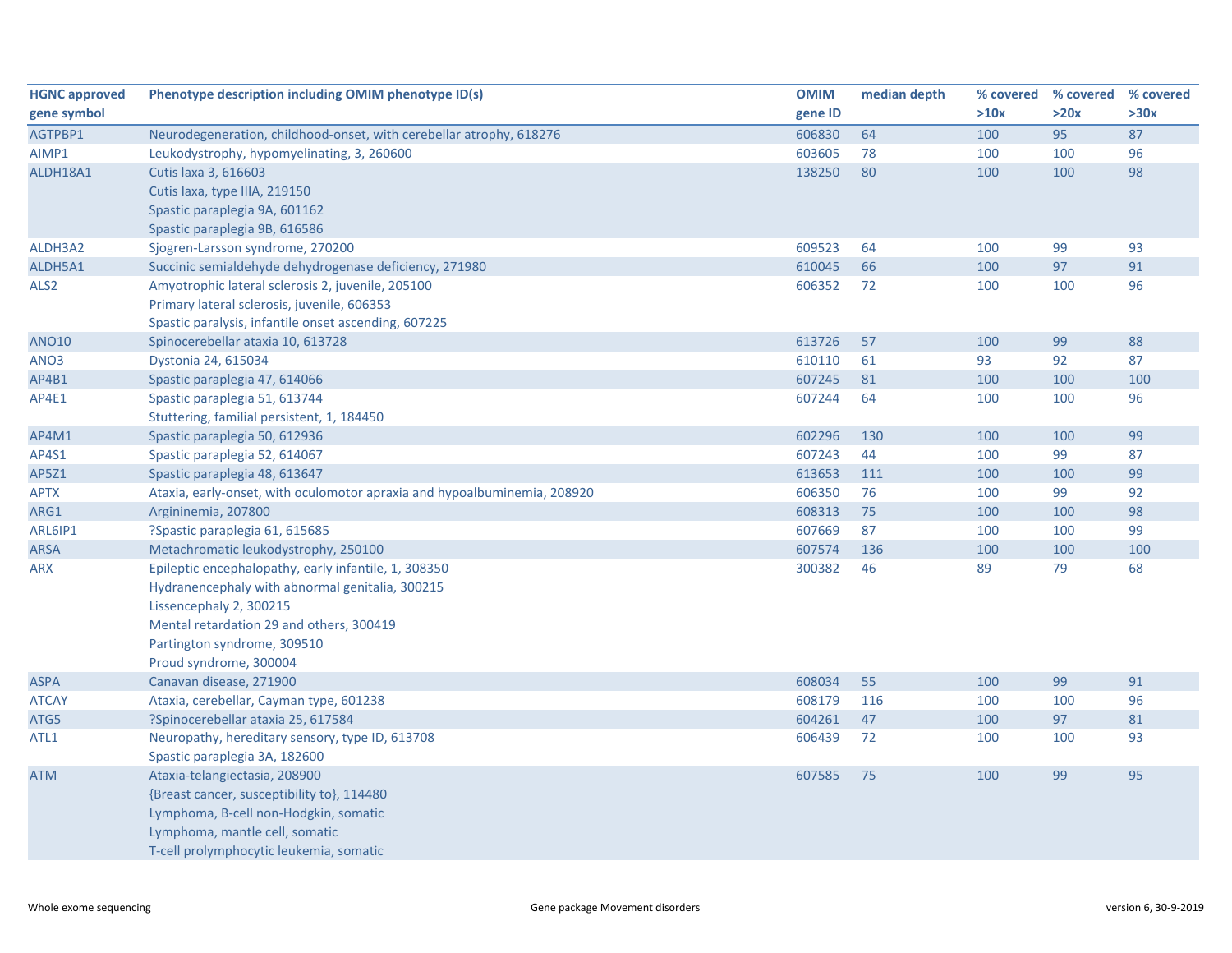| <b>HGNC approved</b> | Phenotype description including OMIM phenotype ID(s)                                                                                                                                                                              | <b>OMIM</b> | median depth | % covered | % covered % covered |      |
|----------------------|-----------------------------------------------------------------------------------------------------------------------------------------------------------------------------------------------------------------------------------|-------------|--------------|-----------|---------------------|------|
| gene symbol          |                                                                                                                                                                                                                                   | gene ID     |              | >10x      | >20x                | >30x |
| ATN1                 | Congenital hypotonia, epilepsy, developmental delay, and digital anomalies, 618494<br>Dentatorubral-pallidoluysian atrophy, 125370                                                                                                | 607462      | 155          | 100       | 100                 | 99   |
| <b>ATP13A2</b>       | Kufor-Rakeb syndrome, 606693<br>Spastic paraplegia 78, 617225                                                                                                                                                                     | 610513      | 117          | 100       | 100                 | 98   |
| ATP1A2               | Alternating hemiplegia of childhood 1, 104290<br>Migraine, familial basilar, 602481<br>Migraine, familial hemiplegic, 2, 602481                                                                                                   | 182340      | 130          | 100       | 100                 | 100  |
| ATP1A3               | Alternating hemiplegia of childhood 2, 614820<br>CAPOS syndrome, 601338<br>Dystonia-12, 128235                                                                                                                                    | 182350      | 144          | 100       | 100                 | 100  |
| ATP2B3               | ?Spinocerebellar ataxia 1, 302500                                                                                                                                                                                                 | 300014      | 96           | 100       | 100                 | 99   |
| ATP6AP2              | Mental retardation, syndromic, Hedera type, 300423<br>?Parkinsonism with spasticity, 300911                                                                                                                                       | 300556      | 46           | 100       | 91                  | 64   |
| ATP7B                | Wilson disease, 277900                                                                                                                                                                                                            | 606882      | 99           | 100       | 100                 | 99   |
| ATP8A2               | ?Cerebellar ataxia, mental retardation, and dysequilibrium syndrome 4, 615268                                                                                                                                                     | 605870      | 69           | 100       | 99                  | 94   |
| ATXN1                | Spinocerebellar ataxia 1, 164400                                                                                                                                                                                                  | 601556      | 116          | 100       | 100                 | 100  |
| ATXN2                | {Amyotrophic lateral sclerosis, susceptibility to, 13}, 183090<br>{Parkinson disease, late-onset, susceptibility to}, 168600<br>Spinocerebellar ataxia 2, 183090                                                                  | 601517      | 75           | 97        | 93                  | 86   |
| ATXN3                | Machado-Joseph disease, 109150                                                                                                                                                                                                    | 607047      | 87           | 100       | 99                  | 92   |
| ATXN7                | Spinocerebellar ataxia 7, 164500                                                                                                                                                                                                  | 607640      | 90           | 100       | 97                  | 93   |
| <b>AUH</b>           | 3-methylglutaconic aciduria, type I, 250950                                                                                                                                                                                       | 600529      | 94           | 100       | 100                 | 98   |
| B4GALNT1             | Spastic paraplegia 26, 609195                                                                                                                                                                                                     | 601873      | 111          | 100       | 100                 | 100  |
| BCAP31               | Deafness, dystonia, and cerebral hypomyelination, 300475                                                                                                                                                                          | 300398      | 83           | 100       | 100                 | 97   |
| <b>BCKDHA</b>        | Maple syrup urine disease, type Ia, 248600                                                                                                                                                                                        | 608348      | 160          | 100       | 100                 | 100  |
| <b>BCKDHB</b>        | Maple syrup urine disease, type Ib, 248600                                                                                                                                                                                        | 248611      | 64           | 100       | 99                  | 94   |
| <b>BSCL2</b>         | Encephalopathy, progressive, with or without lipodystrophy, 615924<br>Lipodystrophy, congenital generalized, type 2, 269700<br>Neuropathy, distal hereditary motor, type VA, 600794<br>Silver spastic paraplegia syndrome, 270685 | 606158      | 101          | 100       | 100                 | 100  |
| C12orf65             | Combined oxidative phosphorylation deficiency 7, 613559<br>Spastic paraplegia 55, 615035                                                                                                                                          | 613541      | 78           | 100       | 100                 | 100  |
| C19orf12             | Neurodegeneration with brain iron accumulation 4, 614298<br>?Spastic paraplegia 43, 615043                                                                                                                                        | 614297      | 186          | 100       | 100                 | 100  |
| C9orf72              | Frontotemporal dementia and/or amyotrophic lateral sclerosis 1, 105550                                                                                                                                                            | 614260      | 56           | 100       | 100                 | 96   |
| CA8                  | Cerebellar ataxia and mental retardation with or without quadrupedal locomotion 3, 613227                                                                                                                                         | 114815      | 79           | 100       | 100                 | 94   |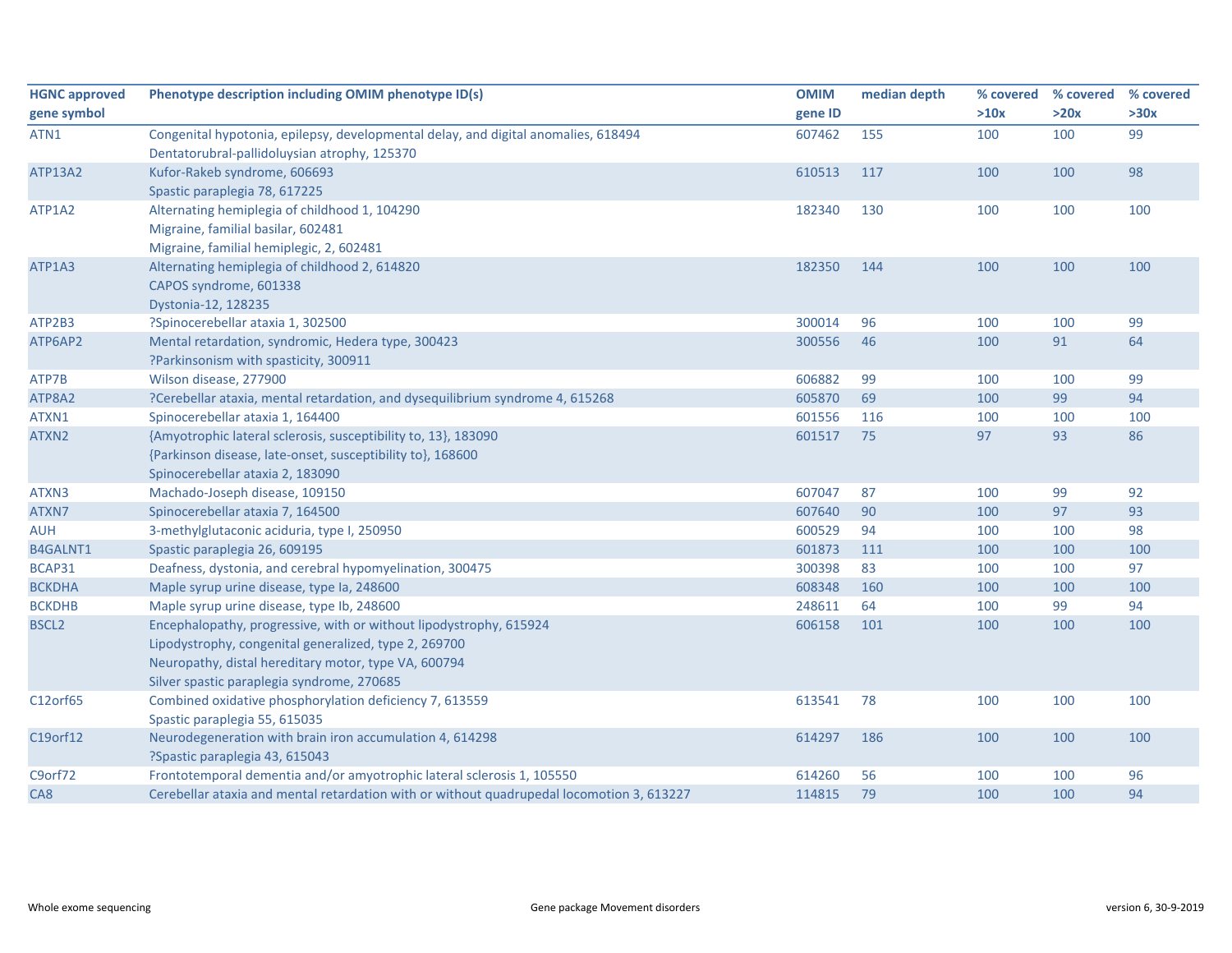| <b>HGNC approved</b> | Phenotype description including OMIM phenotype ID(s)                                                  | <b>OMIM</b> | median depth |      | % covered % covered | % covered |
|----------------------|-------------------------------------------------------------------------------------------------------|-------------|--------------|------|---------------------|-----------|
| gene symbol          |                                                                                                       | gene ID     |              | >10x | >20x                | >30x      |
| CACNA1A              | Epileptic encephalopathy, early infantile, 42, 617106                                                 | 601011      | 87           | 100  | 98                  | 93        |
|                      | Episodic ataxia, type 2, 108500                                                                       |             |              |      |                     |           |
|                      | Migraine, familial hemiplegic, 1, 141500                                                              |             |              |      |                     |           |
|                      | Migraine, familial hemiplegic, 1, with progressive cerebellar ataxia, 141500                          |             |              |      |                     |           |
|                      | Spinocerebellar ataxia 6, 183086                                                                      |             |              |      |                     |           |
| CACNA1B              | Neurodevelopmental disorder with seizures and nonepileptic hyperkinetic movements, 618497             | 601012      | 116          | 99   | 97                  | 96        |
| <b>CACNA1E</b>       | Epileptic encephalopathy, early infantile, 69, 618285                                                 | 601013      | 106          | 100  | 99                  | 97        |
| CACNA1G              | Spinocerebellar ataxia 42, 616795                                                                     | 604065      | 146          | 100  | 100                 | 100       |
|                      | Spinocerebellar ataxia 42, early-onset, severe, with neurodevelopmental deficits, 618087              |             |              |      |                     |           |
| CACNB4               | {Epilepsy, idiopathic generalized, susceptibility to, 9}, 607682                                      | 601949      | 57           | 100  | 100                 | 94        |
|                      | {Epilepsy, juvenile myoclonic, susceptibility to, 6}, 607682                                          |             |              |      |                     |           |
|                      | Episodic ataxia, type 5, 613855                                                                       |             |              |      |                     |           |
| CAMTA1               | Cerebellar ataxia, nonprogressive, with mental retardation, 614756                                    | 611501      | 161          | 100  | 99                  | 97        |
| CAPN1                | Spastic paraplegia 76, 616907                                                                         | 114220      | 135          | 100  | 100                 | 100       |
| CCDC88C              | Hydrocephalus, congenital, 1, 236600                                                                  | 611204      | 104          | 100  | 100                 | 97        |
|                      | ?Spinocerebellar ataxia 40, 616053                                                                    |             |              |      |                     |           |
| CCT5                 | Neuropathy, hereditary sensory, with spastic paraplegia, 256840                                       | 610150      | 85           | 100  | 100                 | 91        |
| CDKL5                | Epileptic encephalopathy, early infantile, 2, 300672                                                  | 300203      | 58           | 100  | 97                  | 87        |
| CHCHD <sub>2</sub>   | Parkinson disease 22, 616710                                                                          | 616244      | 67           | 100  | 88                  | 68        |
| CHMP1A               | Pontocerebellar hypoplasia, type 8, 614961                                                            | 164010      | 102          | 100  | 100                 | 100       |
| CHP1                 | ?Spastic ataxia 9, 618438                                                                             | 606988      | 40           | 99   | 84                  | 66        |
| CIZ1                 | No OMIM phenotype                                                                                     | 611420      | 100          | 99   | 95                  | 91        |
| CLCN <sub>2</sub>    | {Epilepsy, idiopathic generalized, susceptibility to, 11}, 607628                                     | 600570      | 100          | 100  | 100                 | 100       |
|                      | {Epilepsy, juvenile absence, susceptibility to, 2}, 607628                                            |             |              |      |                     |           |
|                      | {Epilepsy, juvenile myoclonic, susceptibility to, 8}, 607628                                          |             |              |      |                     |           |
|                      | Hyperaldosteronism, familial, type II, 605635                                                         |             |              |      |                     |           |
|                      | Leukoencephalopathy with ataxia, 615651                                                               |             |              |      |                     |           |
| CLCN4                | Raynaud-Claes syndrome, 300114                                                                        | 302910      | 80           | 100  | 100                 | 98        |
| CLP1                 | Pontocerebellar hypoplasia, type 10, 615803                                                           | 608757      | 99           | 100  | 100                 | 100       |
| <b>CLPB</b>          | 3-methylglutaconic aciduria, type VII, with cataracts, neurologic involvement and neutropenia, 616271 | 616254      | 114          | 100  | 100                 | 100       |
| <b>COASY</b>         | Neurodegeneration with brain iron accumulation 6, 615643                                              | 609855      | 139          | 100  | 100                 | 100       |
|                      | Pontocerebellar hypoplasia, type 12, 618266                                                           |             |              |      |                     |           |
| COL6A3               | Bethlem myopathy 1, 158810                                                                            | 120250      | 104          | 100  | 100                 | 99        |
|                      | Dystonia 27, 616411                                                                                   |             |              |      |                     |           |
|                      | Ullrich congenital muscular dystrophy 1, 254090                                                       |             |              |      |                     |           |
| COQ <sub>2</sub>     | Coenzyme Q10 deficiency, primary, 1, 607426                                                           | 609825      | 66           | 100  | 100                 | 94        |
|                      | {Multiple system atrophy, susceptibility to}, 146500                                                  |             |              |      |                     |           |
| COQ8A                | Coenzyme Q10 deficiency, primary, 4, 612016                                                           | 606980      | 129          | 100  | 100                 | 100       |
| COQ9                 | Coenzyme Q10 deficiency, primary, 5, 614654                                                           | 612837      | 105          | 100  | 100                 | 100       |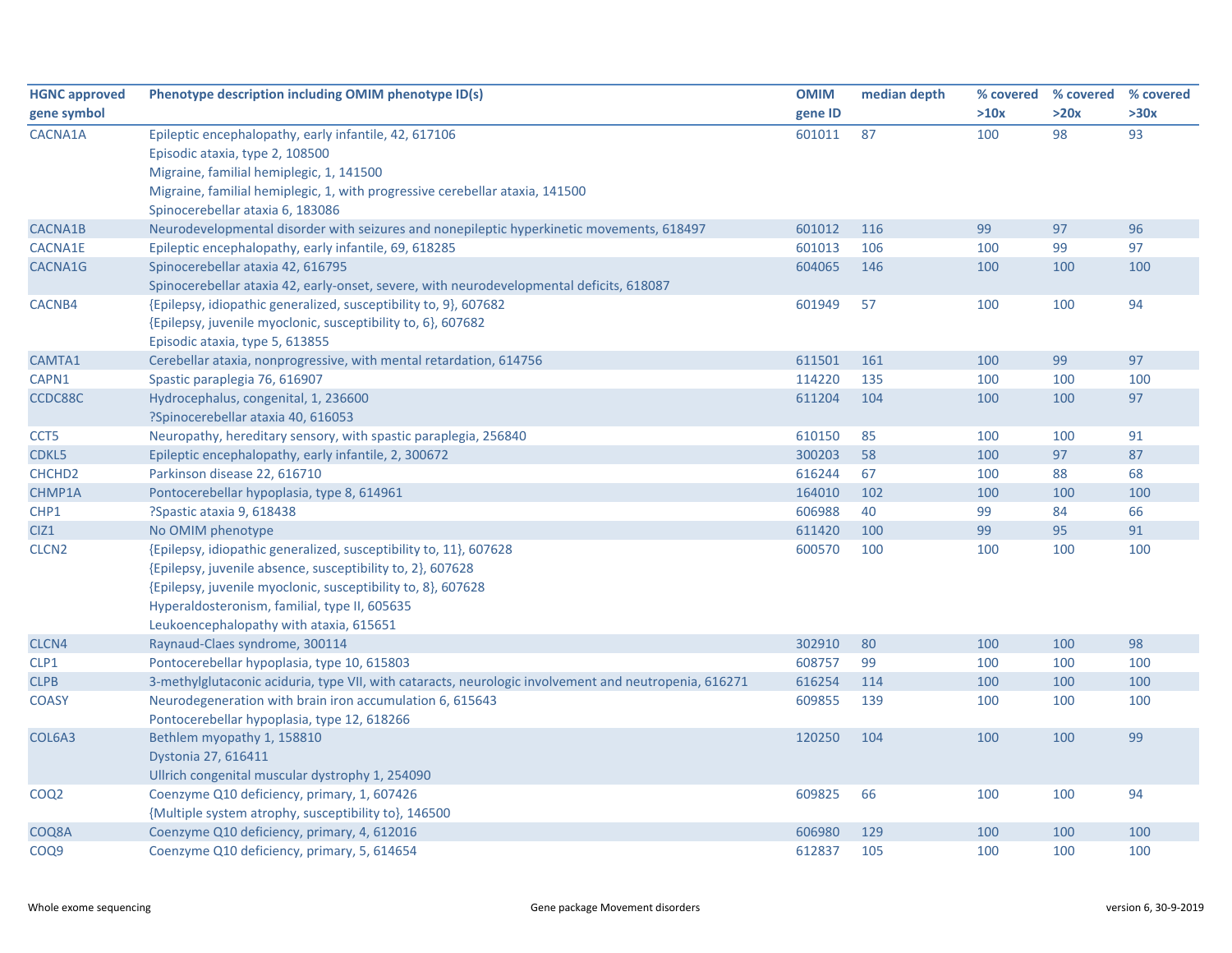| <b>HGNC approved</b> | Phenotype description including OMIM phenotype ID(s)                                         | <b>OMIM</b> | median depth |      | % covered % covered % covered |      |
|----------------------|----------------------------------------------------------------------------------------------|-------------|--------------|------|-------------------------------|------|
| gene symbol          |                                                                                              | gene ID     |              | >10x | >20x                          | >30x |
| CP                   | Cerebellar ataxia, 604290                                                                    | 117700      | 63           | 100  | 100                           | 96   |
|                      | Hemosiderosis, systemic, due to aceruloplasminemia, 604290                                   |             |              |      |                               |      |
|                      | [Hypoceruloplasminemia, hereditary], 604290                                                  |             |              |      |                               |      |
| CPT1C                | ?Spastic paraplegia 73, 616282                                                               | 608846      | 107          | 100  | 100                           | 98   |
| CSF1R                | Brain abnormalities, neurodegeneration, and dysosteosclerosis, 618476                        | 164770      | 99           | 100  | 100                           | 100  |
|                      | Leukoencephalopathy, diffuse hereditary, with spheroids, 221820                              |             |              |      |                               |      |
| <b>CSTB</b>          | Epilepsy, progressive myoclonic 1A (Unverricht and Lundborg), 254800                         | 601145      | 84           | 100  | 100                           | 100  |
| <b>CWF19L1</b>       | Spinocerebellar ataxia 17, 616127                                                            | 616120      | 59           | 100  | 100                           | 92   |
| CYB5R3               | Methemoglobinemia, type I, 250800                                                            | 613213      | 127          | 100  | 100                           | 100  |
|                      | Methemoglobinemia, type II, 250800                                                           |             |              |      |                               |      |
| <b>CYP27A1</b>       | Cerebrotendinous xanthomatosis, 213700                                                       | 606530      | 131          | 100  | 100                           | 100  |
| CYP2U1               | Spastic paraplegia 56, 615030                                                                | 610670      | 66           | 100  | 100                           | 96   |
| CYP7B1               | Bile acid synthesis defect, congenital, 3, 613812                                            | 603711      | 67           | 100  | 100                           | 98   |
|                      | Spastic paraplegia 5A, 270800                                                                |             |              |      |                               |      |
| DAB1                 | Spinocerebellar ataxia 37, 615945                                                            | 603448      | 70           | 100  | 100                           | 97   |
| <b>DBT</b>           | Maple syrup urine disease, type II, 248600                                                   | 248610      | 115          | 100  | 100                           | 99   |
| DCAF17               | Woodhouse-Sakati syndrome, 241080                                                            | 612515      | 75           | 100  | 100                           | 94   |
| <b>DCC</b>           | Colorectal cancer, somatic, 114500                                                           | 120470      | 70           | 100  | 100                           | 98   |
|                      | Esophageal carcinoma, somatic, 133239                                                        |             |              |      |                               |      |
|                      | Gaze palsy, familial horizontal, with progressive scoliosis, 2, 617542                       |             |              |      |                               |      |
|                      | Mirror movements 1 and/or agenesis of the corpus callosum, 157600                            |             |              |      |                               |      |
| DCTN1                | {Amyotrophic lateral sclerosis, susceptibility to}, 105400                                   | 601143      | 95           | 100  | 100                           | 99   |
|                      | Neuropathy, distal hereditary motor, type VIIB, 607641                                       |             |              |      |                               |      |
|                      | Perry syndrome, 168605                                                                       |             |              |      |                               |      |
| <b>DDC</b>           | Aromatic L-amino acid decarboxylase deficiency, 608643                                       | 107930      | 84           | 100  | 99                            | 92   |
| DDHD1                | Spastic paraplegia 28, 609340                                                                | 614603      | 107          | 100  | 98                            | 92   |
| DDHD <sub>2</sub>    | Spastic paraplegia 54, 615033                                                                | 615003      | 76           | 100  | 100                           | 97   |
| <b>DHDDS</b>         | ?Congenital disorder of glycosylation, type 1bb, 613861                                      | 608172      | 69           | 100  | 100                           | 99   |
|                      | Developmental delay and seizures with or without movement abnormalities, 617836              |             |              |      |                               |      |
|                      | Retinitis pigmentosa 59, 613861                                                              |             |              |      |                               |      |
| <b>DLAT</b>          | Pyruvate dehydrogenase E2 deficiency, 245348                                                 | 608770      | 74           | 100  | 98                            | 90   |
| <b>DLD</b>           | Dihydrolipoamide dehydrogenase deficiency, 246900                                            | 238331      | 77           | 100  | 100                           | 98   |
| DNAJC13              | No OMIM phenotype                                                                            | 614334      | 71           | 100  | 99                            | 94   |
| DNAJC3               | ?Ataxia, combined cerebellar and peripheral, with hearing loss and diabetes mellitus, 616192 | 601184      | 66           | 100  | 99                            | 91   |
| DNAJC6               | Parkinson disease 19a, juvenile-onset, 615528                                                | 608375      | 84           | 100  | 100                           | 98   |
|                      | Parkinson disease 19b, early-onset, 615528                                                   |             |              |      |                               |      |
| DNAL4                | ?Mirror movements 3, 616059                                                                  | 610565      | 121          | 100  | 100                           | 100  |
| DNMT1                | Cerebellar ataxia, deafness, and narcolepsy, 604121                                          | 126375      | 93           | 100  | 100                           | 97   |
|                      | Neuropathy, hereditary sensory, type IE, 614116                                              |             |              |      |                               |      |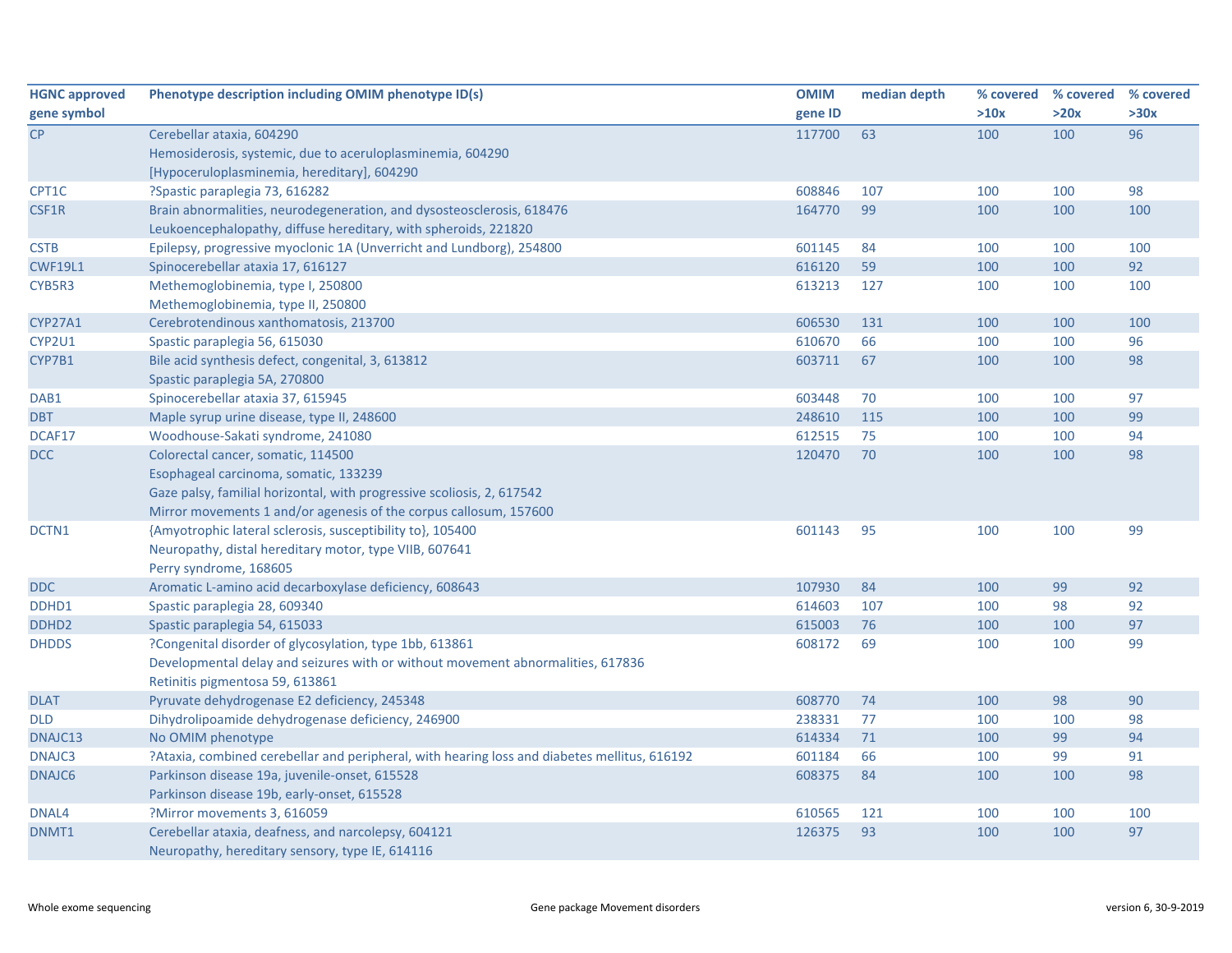| <b>HGNC approved</b> | Phenotype description including OMIM phenotype ID(s)                  | <b>OMIM</b> | median depth | % covered % covered |      | % covered |
|----------------------|-----------------------------------------------------------------------|-------------|--------------|---------------------|------|-----------|
| gene symbol          |                                                                       | gene ID     |              | >10x                | >20x | >30x      |
| <b>DSTYK</b>         | Congenital anomalies of kidney and urinary tract 1, 610805            | 612666      | 77           | 100                 | 98   | 93        |
|                      | Spastic paraplegia 23, 270750                                         |             |              |                     |      |           |
| ECHS1                | Mitochondrial short-chain enoyl-CoA hydratase 1 deficiency, 616277    | 602292      | 79           | 100                 | 100  | 100       |
| EEF2                 | ?Spinocerebellar ataxia 26, 609306                                    | 130610      | 117          | 100                 | 100  | 100       |
| EIF2B1               | Leukoencephalopathy with vanishing white matter, 603896               | 606686      | 79           | 100                 | 100  | 100       |
| <b>EIF2B2</b>        | Leukoencephalopathy with vanishing white matter, 603896               | 606454      | 77           | 100                 | 98   | 91        |
|                      | Ovarioleukodystrophy, 603896                                          |             |              |                     |      |           |
| EIF2B3               | Leukoencephalopathy with vanishing white matter, 603896               | 606273      | 58           | 100                 | 100  | 94        |
| EIF2B4               | Leukoencephalopathy with vanishing white matter, 603896               | 606687      | 89           | 100                 | 100  | 100       |
|                      | Ovarioleukodystrophy, 603896                                          |             |              |                     |      |           |
| <b>EIF2B5</b>        | Leukoencephalopathy with vanishing white matter, 603896               | 603945      | 72           | 100                 | 100  | 98        |
|                      | Ovarioleukodystrophy, 603896                                          |             |              |                     |      |           |
| EIF4G1               | {Parkinson disease 18}, 614251                                        | 600495      | 100          | 100                 | 100  | 100       |
| ELOVL4               | Ichthyosis, spastic quadriplegia, and mental retardation, 614457      | 605512      | 71           | 100                 | 100  | 98        |
|                      | Spinocerebellar ataxia 34, 133190                                     |             |              |                     |      |           |
|                      | Stargardt disease 3, 600110                                           |             |              |                     |      |           |
| ELOVL5               | Spinocerebellar ataxia 38, 615957                                     | 611805      | 93           | 100                 | 100  | 98        |
| ENTPD1               | Spastic paraplegia 64, 615683                                         | 601752      | 68           | 100                 | 100  | 96        |
| ERLIN1               | Spastic paraplegia 62, 615681                                         | 611604      | 66           | 100                 | 100  | 95        |
| ERLIN2               | Spastic paraplegia 18, 611225                                         | 611605      | 65           | 100                 | 100  | 95        |
| EXOSC3               | Pontocerebellar hypoplasia, type 1B, 614678                           | 606489      | 114          | 100                 | 100  | 96        |
| FA2H                 | Spastic paraplegia 35, 612319                                         | 611026      | 83           | 100                 | 99   | 91        |
| <b>FAM126A</b>       | Leukodystrophy, hypomyelinating, 5, 610532                            | 610531      | 63           | 100                 | 100  | 98        |
| FAR1                 | Peroxisomal fatty acyl-CoA reductase 1 disorder, 616154               | 616107      | 74           | 100                 | 100  | 96        |
| FARS <sub>2</sub>    | Combined oxidative phosphorylation deficiency 14, 614946              | 611592      | 111          | 100                 | 100  | 100       |
|                      | Spastic paraplegia 77, 617046                                         |             |              |                     |      |           |
| FAT <sub>2</sub>     | Spinocerebellar ataxia 45, 617769                                     | 604269      | 95           | 100                 | 100  | 99        |
| FBXO7                | Parkinson disease 15, 260300                                          | 605648      | 86           | 100                 | 100  | 97        |
| <b>FGF14</b>         | Spinocerebellar ataxia 27, 609307                                     | 601515      | 68           | 100                 | 100  | 98        |
| FLVCR1               | Ataxia, posterior column, with retinitis pigmentosa, 609033           | 609144      | 98           | 100                 | 100  | 96        |
| FMR1                 | Fragile X syndrome, 300624                                            | 309550      | 41           | 100                 | 96   | 76        |
|                      | Fragile X tremor/ataxia syndrome, 300623                              |             |              |                     |      |           |
|                      | Premature ovarian failure 1, 311360                                   |             |              |                     |      |           |
| FOLR1                | Neurodegeneration due to cerebral folate transport deficiency, 613068 | 136430      | 111          | 100                 | 100  | 100       |
| FOXG1                | Rett syndrome, congenital variant, 613454                             | 164874      | 127          | 97                  | 90   | 84        |
| FRMD7                | Nystagmus 1, congenital, 310700                                       | 300628      | 50           | 100                 | 98   | 89        |
|                      | Nystagmus, infantile periodic alternating, 310700                     |             |              |                     |      |           |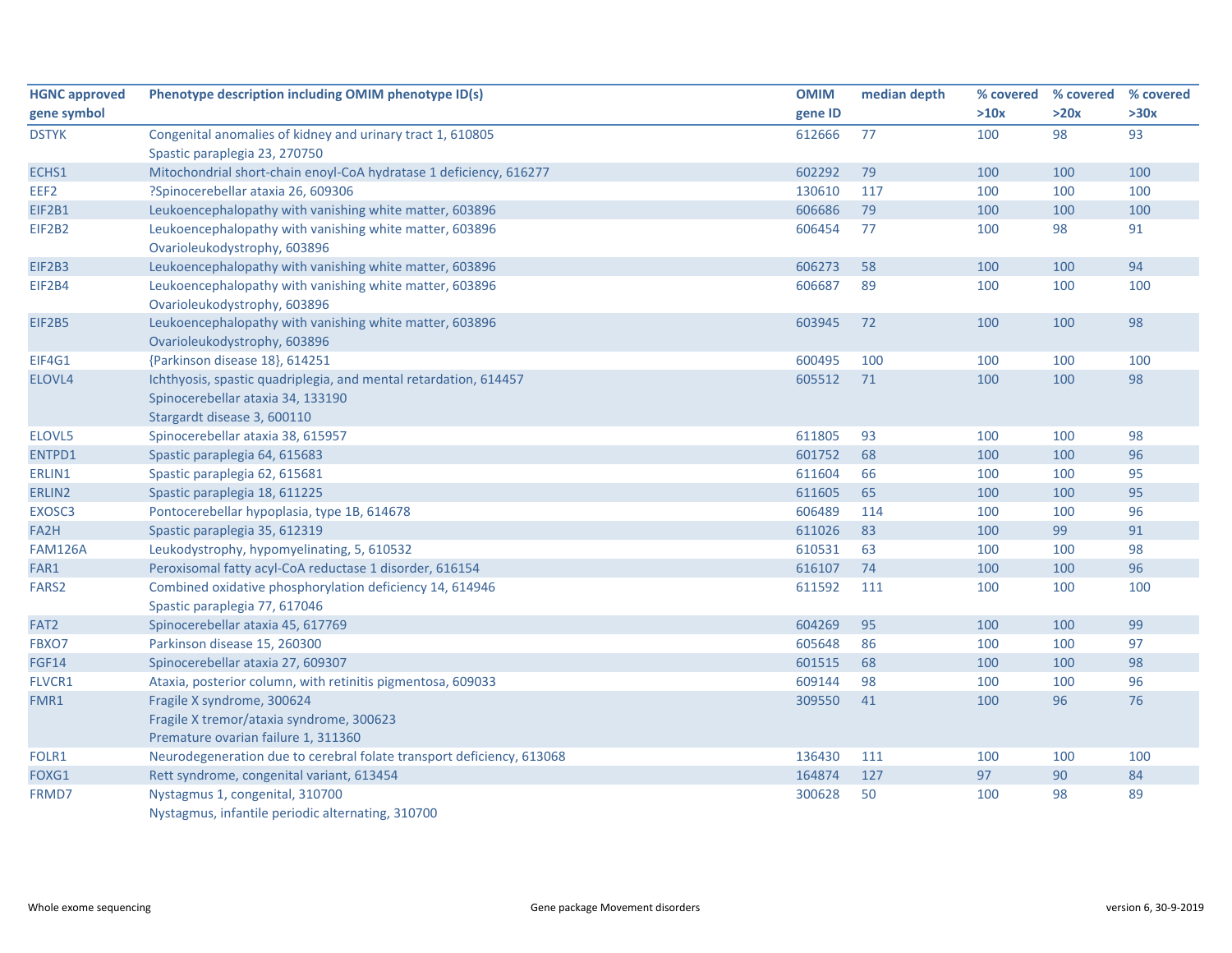| <b>HGNC approved</b> | Phenotype description including OMIM phenotype ID(s)                                    | <b>OMIM</b> | median depth |      | % covered % covered | % covered |
|----------------------|-----------------------------------------------------------------------------------------|-------------|--------------|------|---------------------|-----------|
| gene symbol          |                                                                                         | gene ID     |              | >10x | >20x                | >30x      |
| <b>FTL</b>           | Hyperferritinemia-cataract syndrome, 600886                                             | 134790      | 144          | 100  | 100                 | 100       |
|                      | L-ferritin deficiency, dominant and recessive, 615604                                   |             |              |      |                     |           |
|                      | Neurodegeneration with brain iron accumulation 3, 606159                                |             |              |      |                     |           |
| <b>FUS</b>           | Amyotrophic lateral sclerosis 6, with or without frontotemporal dementia, 608030        | 137070      | 77           | 100  | 100                 | 97        |
|                      | Essential tremor, hereditary, 4, 614782                                                 |             |              |      |                     |           |
| <b>FXN</b>           | Friedreich ataxia, 229300                                                               | 606829      | 41           | 100  | 91                  | 64        |
|                      | Friedreich ataxia with retained reflexes, 229300                                        |             |              |      |                     |           |
| <b>GALC</b>          | Krabbe disease, 245200                                                                  | 606890      | 54           | 100  | 99                  | 89        |
| <b>GAN</b>           | Giant axonal neuropathy-1, 256850                                                       | 605379      | 86           | 100  | 100                 | 99        |
| <b>GBA</b>           | Gaucher disease, perinatal lethal, 608013                                               | 606463      | 172          | 100  | 100                 | 100       |
|                      | Gaucher disease, type I, 230800                                                         |             |              |      |                     |           |
|                      | Gaucher disease, type II, 230900                                                        |             |              |      |                     |           |
|                      | Gaucher disease, type III, 231000                                                       |             |              |      |                     |           |
|                      | Gaucher disease, type IIIC, 231005                                                      |             |              |      |                     |           |
|                      | {Lewy body dementia, susceptibility to}, 127750                                         |             |              |      |                     |           |
|                      | {Parkinson disease, late-onset, susceptibility to}, 168600                              |             |              |      |                     |           |
| GBA <sub>2</sub>     | Spastic paraplegia 46, 614409                                                           | 609471      | 137          | 100  | 100                 | 100       |
| <b>GCDH</b>          | Glutaricaciduria, type I, 231670                                                        | 608801      | 112          | 100  | 100                 | 100       |
| GCH1                 | Dystonia, DOPA-responsive, with or without hyperphenylalaninemia, 128230                | 600225      | 52           | 100  | 100                 | 93        |
|                      | Hyperphenylalaninemia, BH4-deficient, B, 233910                                         |             |              |      |                     |           |
| <b>GFAP</b>          | Alexander disease, 203450                                                               | 137780      | 81           | 100  | 100                 | 99        |
| GIGYF2               | {Parkinson disease 11}, 607688                                                          | 612003      | 66           | 100  | 99                  | 94        |
| GJC <sub>2</sub>     | Leukodystrophy, hypomyelinating, 2, 608804                                              | 608803      | 85           | 96   | 86                  | 76        |
|                      | Lymphatic malformation 3, 613480                                                        |             |              |      |                     |           |
|                      | Spastic paraplegia 44, 613206                                                           |             |              |      |                     |           |
| GLB1                 | GM1-gangliosidosis, type I, 230500                                                      | 611458      | 105          | 100  | 100                 | 98        |
|                      | GM1-gangliosidosis, type II, 230600                                                     |             |              |      |                     |           |
|                      | GM1-gangliosidosis, type III, 230650                                                    |             |              |      |                     |           |
|                      | Mucopolysaccharidosis type IVB (Morquio), 253010                                        |             |              |      |                     |           |
| <b>GNAL</b>          | Dystonia 25, 615073                                                                     | 139312      | 71           | 100  | 100                 | 94        |
| GOSR2                | Epilepsy, progressive myoclonic 6, 614018                                               | 604027      | 66           | 100  | 95                  | 90        |
| <b>GPR143</b>        | Nystagmus 6, congenital, 300814                                                         | 300808      | 43           | 100  | 89                  | 76        |
|                      | Ocular albinism, type I, Nettleship-Falls type, 300500                                  |             |              |      |                     |           |
| GRID <sub>2</sub>    | Spinocerebellar ataxia 18, 616204                                                       | 602368      | 78           | 100  | 100                 | 99        |
| GRIN1                | Neurodevelopmental disorder with or without hyperkinetic movements and seizures, 614254 | 138249      | 132          | 100  | 100                 | 99        |
|                      | Neurodevelopmental disorder with or without hyperkinetic movements and seizures, 617820 |             |              |      |                     |           |
| <b>GRIN2B</b>        | Epileptic encephalopathy, early infantile, 27, 616139                                   | 138252      | 122          | 100  | 100                 | 99        |
|                      | Mental retardation 6, 613970                                                            |             |              |      |                     |           |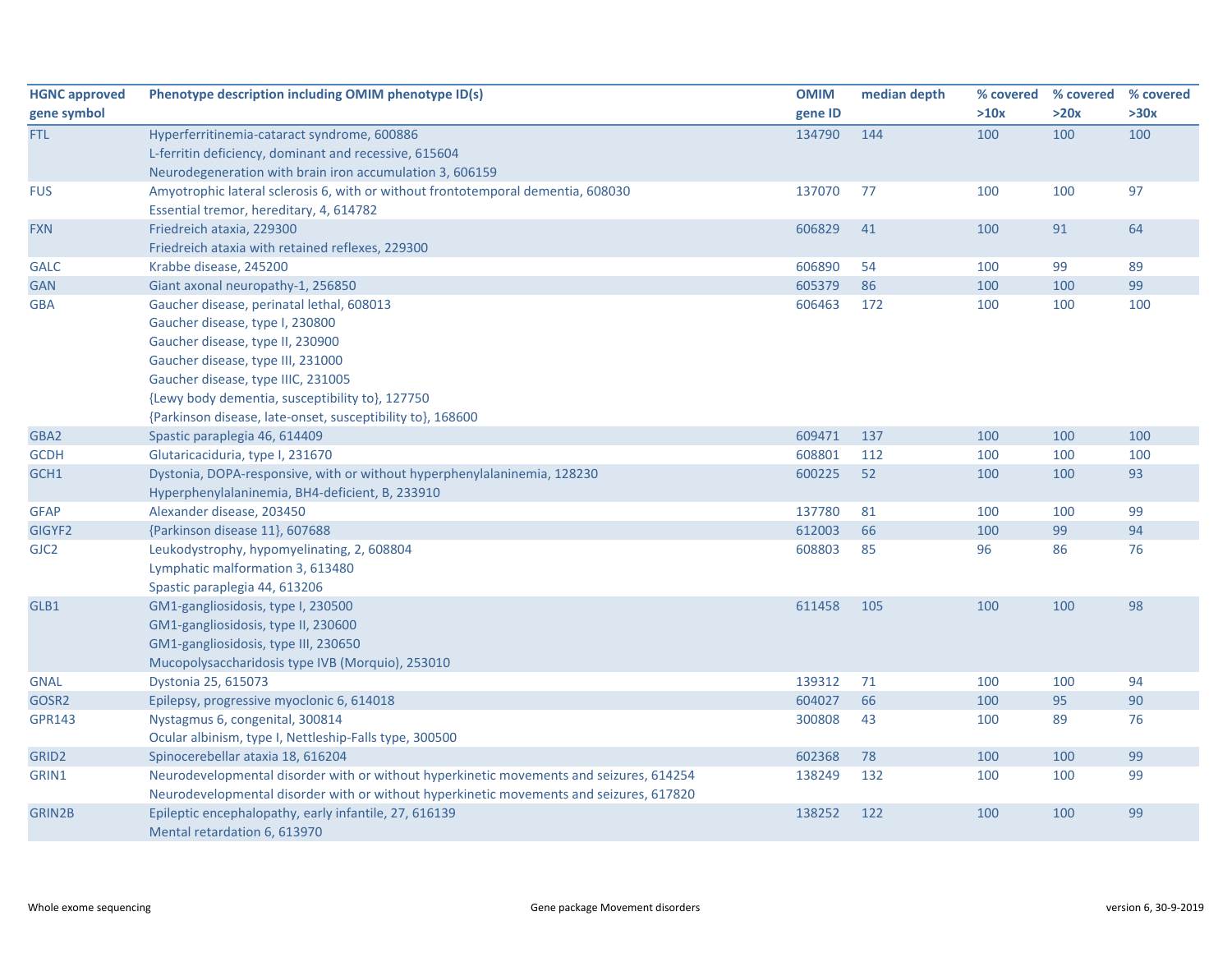| <b>HGNC approved</b> | Phenotype description including OMIM phenotype ID(s)                                  | <b>OMIM</b> | median depth | % covered | % covered | % covered |
|----------------------|---------------------------------------------------------------------------------------|-------------|--------------|-----------|-----------|-----------|
| gene symbol          |                                                                                       | gene ID     |              | >10x      | >20x      | >30x      |
| GRM1                 | Spinocerebellar ataxia 44, 617691                                                     | 604473      | 136          | 100       | 100       | 99        |
|                      | Spinocerebellar ataxia 13, 614831                                                     |             |              |           |           |           |
| HACE1                | Spastic paraplegia and psychomotor retardation with or without seizures, 616756       | 610876      | 80           | 100       | 100       | 94        |
| <b>HEXB</b>          | Sandhoff disease, infantile, juvenile, and adult forms, 268800                        | 606873      | 119          | 100       | 100       | 97        |
| <b>HPCA</b>          | Dystonia 2, torsion, 224500                                                           | 142622      | 248          | 100       | 100       | 100       |
| HPRT1                | HPRT-related gout, 300323                                                             | 308000      | 43           | 100       | 99        | 81        |
|                      | Lesch-Nyhan syndrome, 300322                                                          |             |              |           |           |           |
| <b>HSD17B4</b>       | D-bifunctional protein deficiency, 261515                                             | 601860      | 62           | 100       | 98        | 93        |
|                      | Perrault syndrome 1, 233400                                                           |             |              |           |           |           |
| HSPD1                | Leukodystrophy, hypomyelinating, 4, 612233                                            | 118190      | 65           | 100       | 99        | 85        |
|                      | Spastic paraplegia 13, 605280                                                         |             |              |           |           |           |
| HTRA2                | 3-methylglutaconic aciduria, type VIII, 617248                                        | 606441      | 143          | 100       | 100       | 98        |
|                      | {Parkinson disease 13}, 610297                                                        |             |              |           |           |           |
| <b>IBA57</b>         | Multiple mitochondrial dysfunctions syndrome 3, 615330                                | 615316      | 124          | 100       | 100       | 97        |
|                      | ?Spastic paraplegia 74, 616451                                                        |             |              |           |           |           |
| IFRD1                | No OMIM phenotype                                                                     | 603502      | 68           | 100       | 100       | 95        |
| <b>ISCA2</b>         | Multiple mitochondrial dysfunctions syndrome 4, 616370                                | 615317      | 89           | 100       | 100       | 100       |
| ITPR1                | Gillespie syndrome, 206700                                                            | 147265      | 90           | 100       | 100       | 98        |
|                      | Spinocerebellar ataxia 15, 606658                                                     |             |              |           |           |           |
|                      | Spinocerebellar ataxia 29, congenital nonprogressive, 117360                          |             |              |           |           |           |
| <b>KATNB1</b>        | Lissencephaly 6, with microcephaly, 616212                                            | 602703      | 141          | 100       | 100       | 100       |
| KCNA1                | Episodic ataxia/myokymia syndrome, 160120                                             | 176260      | 126          | 100       | 100       | 100       |
| <b>KCNA2</b>         | Epileptic encephalopathy, early infantile, 32, 616366                                 | 176262      | 108          | 100       | 100       | 100       |
| KCNC1                | Epilepsy, progressive myoclonic 7, 616187                                             | 176258      | 138          | 100       | 100       | 99        |
| KCNC3                | Spinocerebellar ataxia 13, 605259                                                     | 176264      | 91           | 94        | 78        | 64        |
| <b>KCND3</b>         | Brugada syndrome 9, 616399                                                            | 605411      | 167          | 100       | 100       | 99        |
|                      | Spinocerebellar ataxia 19, 607346                                                     |             |              |           |           |           |
| KCNJ10               | Enlarged vestibular aqueduct, digenic, 600791                                         | 602208      | 171          | 100       | 100       | 100       |
|                      | SESAME syndrome, 612780                                                               |             |              |           |           |           |
| KCNMA1               | ?Cerebellar atrophy, developmental delay, and seizures, 617643                        | 600150      | 88           | 100       | 100       | 96        |
|                      | Paroxysmal nonkinesigenic dyskinesia, 3, with or without generalized epilepsy, 609446 |             |              |           |           |           |
| KCTD17               | Dystonia 26, myoclonic, 616398                                                        | 616386      | 89           | 100       | 100       | 97        |
| KCTD7                | Epilepsy, progressive myoclonic 3, with or without intracellular inclusions, 611726   | 611725      | 159          | 100       | 100       | 100       |
| KIDINS220            | Spastic paraplegia, intellectual disability, nystagmus, and obesity, 617296           | 615759      | 59           | 100       | 98        | 90        |
| KIF1A                | Mental retardation 9, 614255                                                          | 601255      | 101          | 100       | 100       | 98        |
|                      | Neuropathy, hereditary sensory, type IIC, 614213                                      |             |              |           |           |           |
|                      | Spastic paraplegia 30, 610357                                                         |             |              |           |           |           |
| KIF1C                | Spastic ataxia 2, 611302                                                              | 603060      | 141          | 100       | 100       | 100       |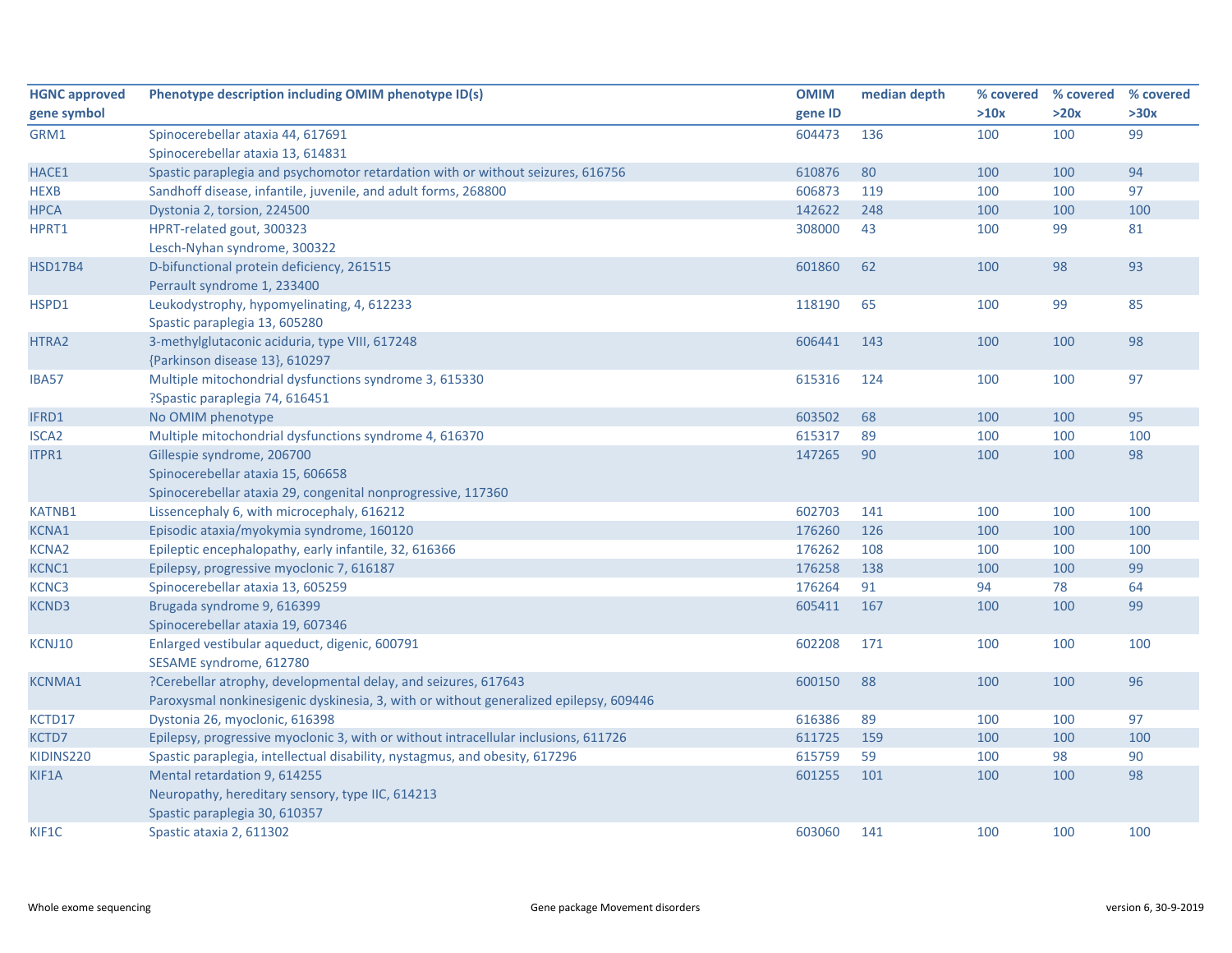| <b>HGNC approved</b> | Phenotype description including OMIM phenotype ID(s)                                  | <b>OMIM</b> | median depth |      | % covered % covered % covered |      |
|----------------------|---------------------------------------------------------------------------------------|-------------|--------------|------|-------------------------------|------|
| gene symbol          |                                                                                       | gene ID     |              | >10x | >20x                          | >30x |
| KIF5A                | {Amyotrophic lateral sclerosis, susceptibility to, 25}, 617921                        | 602821      | 90           | 100  | 100                           | 96   |
|                      | Myoclonus, intractable, neonatal, 617235                                              |             |              |      |                               |      |
|                      | Spastic paraplegia 10, 604187                                                         |             |              |      |                               |      |
| KMT2B                | Dystonia 28, childhood-onset, 617284                                                  | 606834      | 141          | 97   | 95                            | 94   |
| L1CAM                | CRASH syndrome, 303350                                                                | 308840      | 101          | 100  | 100                           | 100  |
|                      | Corpus callosum, partial agenesis of, 304100                                          |             |              |      |                               |      |
|                      | Hydrocephalus due to aqueductal stenosis, 307000                                      |             |              |      |                               |      |
|                      | Hydrocephalus with Hirschsprung disease, 307000                                       |             |              |      |                               |      |
|                      | Hydrocephalus with congenital idiopathic intestinal pseudoobstruction, 307000         |             |              |      |                               |      |
|                      | MASA syndrome, 303350                                                                 |             |              |      |                               |      |
| LAMA1                | Poretti-Boltshauser syndrome, 615960                                                  | 150320      | 87           | 100  | 100                           | 97   |
| LAMB1                | Lissencephaly 5, 615191                                                               | 150240      | 94           | 100  | 100                           | 97   |
| LMNB1                | Leukodystrophy, adult-onset, 169500                                                   | 150340      | 66           | 100  | 100                           | 97   |
| <b>LRPPRC</b>        | Leigh syndrome, French-Canadian type, 220111                                          | 607544      | 60           | 100  | 99                            | 91   |
| LRRK2                | {Parkinson disease 8}, 607060                                                         | 609007      | 78           | 100  | 100                           | 96   |
| <b>MAG</b>           | Spastic paraplegia 75, 616680                                                         | 159460      | 156          | 100  | 100                           | 100  |
| <b>MAPT</b>          | Dementia, frontotemporal, with or without parkinsonism, 600274                        | 157140      | 120          | 100  | 100                           | 100  |
|                      | {Parkinson disease, susceptibility to}, 168600                                        |             |              |      |                               |      |
|                      | Pick disease, 172700                                                                  |             |              |      |                               |      |
|                      | Supranuclear palsy, progressive, 601104                                               |             |              |      |                               |      |
|                      | Supranuclear palsy, progressive atypical, 260540                                      |             |              |      |                               |      |
| MARS <sub>2</sub>    | ?Combined oxidative phosphorylation deficiency 25, 616430                             | 609728      | 157          | 100  | 100                           | 100  |
|                      | Spastic ataxia 3, 611390                                                              |             |              |      |                               |      |
| MECP <sub>2</sub>    | {Autism susceptibility 3}, 300496                                                     | 300005      | 113          | 100  | 100                           | 96   |
|                      | Encephalopathy, neonatal severe, 300673                                               |             |              |      |                               |      |
|                      | Mental retardation syndromic, Lubs type, 300260                                       |             |              |      |                               |      |
|                      | Mental retardation, syndromic 13, 300055                                              |             |              |      |                               |      |
|                      | Rett syndrome, 312750                                                                 |             |              |      |                               |      |
|                      | Rett syndrome, atypical, 312750                                                       |             |              |      |                               |      |
|                      | Rett syndrome, preserved speech variant, 312750                                       |             |              |      |                               |      |
| <b>MECR</b>          | Dystonia, childhood-onset, with optic atrophy and basal ganglia abnormalities, 617282 | 608205      | 97           | 100  | 100                           | 99   |
| MED <sub>20</sub>    | No OMIM phenotype                                                                     | 612915      | 148          | 100  | 100                           | 100  |
| MICU1                | Myopathy with extrapyramidal signs, 615673                                            | 605084      | 52           | 100  | 98                            | 82   |
| MLC1                 | Megalencephalic leukoencephalopathy with subcortical cysts, 604004                    | 605908      | 79           | 100  | 100                           | 94   |
| <b>MMADHC</b>        | Homocystinuria, cblD type, variant 1, 277410                                          | 611935      | 63           | 100  | 100                           | 90   |
|                      | Methylmalonic aciduria and homocystinuria, cblD type, 277410                          |             |              |      |                               |      |
|                      | Methylmalonic aciduria, cblD type, variant 2, 277410                                  |             |              |      |                               |      |
| <b>MME</b>           | Charcot-Marie-Tooth disease, axonal, type 2T, 617017                                  | 120520      | 58           | 100  | 99                            | 91   |
|                      | ?Spinocerebellar ataxia 43, 617018                                                    |             |              |      |                               |      |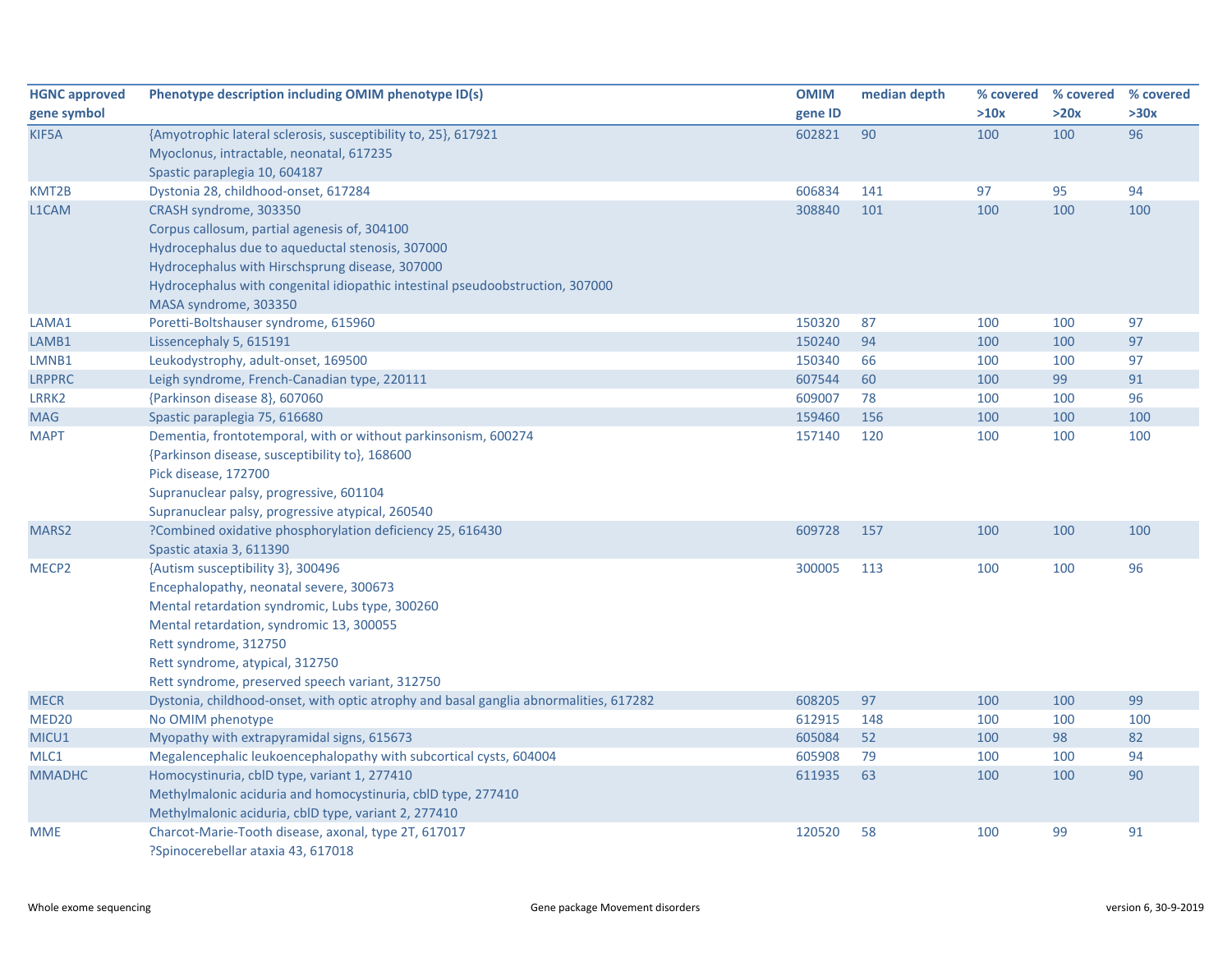| <b>HGNC approved</b> | Phenotype description including OMIM phenotype ID(s)                              | <b>OMIM</b> | median depth | % covered | % covered | % covered |
|----------------------|-----------------------------------------------------------------------------------|-------------|--------------|-----------|-----------|-----------|
| gene symbol          |                                                                                   | gene ID     |              | >10x      | >20x      | >30x      |
| <b>MRE11</b>         | Ataxia-telangiectasia-like disorder 1, 604391                                     | 600814      | 55           | 100       | 97        | 83        |
| <b>MTHFR</b>         | Homocystinuria due to MTHFR deficiency, 236250                                    | 607093      | 99           | 100       | 100       | 99        |
|                      | {Neural tube defects, susceptibility to}, 601634                                  |             |              |           |           |           |
|                      | {Schizophrenia, susceptibility to}, 181500                                        |             |              |           |           |           |
|                      | {Thromboembolism, susceptibility to}, 188050                                      |             |              |           |           |           |
|                      | {Vascular disease, susceptibility to}                                             |             |              |           |           |           |
| <b>MTPAP</b>         | ?Spastic ataxia 4, 613672                                                         | 613669      | 97           | 100       | 100       | 97        |
| <b>MTTP</b>          | Abetalipoproteinemia, 200100                                                      | 157147      | 67           | 100       | 100       | 97        |
|                      | {Metabolic syndrome, protection against}, 605552                                  |             |              |           |           |           |
| <b>MVK</b>           | Hyper-IgD syndrome, 260920                                                        | 251170      | 100          | 100       | 100       | 100       |
|                      | Mevalonic aciduria, 610377                                                        |             |              |           |           |           |
|                      | Porokeratosis 3, multiple types, 175900                                           |             |              |           |           |           |
| MYBPC1               | Arthrogryposis, distal, type 1B, 614335                                           | 160794      | 62           | 100       | 100       | 94        |
|                      | Lethal congenital contracture syndrome 4, 614915                                  |             |              |           |           |           |
|                      | Myopathy, congenital, with tremor, 618524                                         |             |              |           |           |           |
| <b>MYORG</b>         | Basal ganglia calcification, idiopathic, 7, 618317                                | 618255      | 205          | 100       | 100       | 99        |
| <b>NEFL</b>          | Charcot-Marie-Tooth disease, dominant intermediate G, 617882                      | 162280      | 157          | 100       | 100       | 100       |
|                      | Charcot-Marie-Tooth disease, type 1F, 607734                                      |             |              |           |           |           |
|                      | Charcot-Marie-Tooth disease, type 2E, 607684                                      |             |              |           |           |           |
| NEU1                 | Sialidosis, type I, 256550                                                        | 608272      | 155          | 100       | 100       | 100       |
|                      | Sialidosis, type II, 256550                                                       |             |              |           |           |           |
| <b>NEXMIF</b>        | Mental retardation 98, 300912                                                     | 300524      | 48           | 100       | 100       | 95        |
| <b>NFASC</b>         | Neurodevelopmental disorder with central and peripheral motor dysfunction, 618356 | 609145      | 101          | 100       | 100       | 99        |
| NIPA1                | Spastic paraplegia 6, 600363                                                      | 608145      | 107          | 100       | 100       | 97        |
| <b>NKX2-1</b>        | Chorea, hereditary benign, 118700                                                 | 600635      | 95           | 100       | 100       | 100       |
|                      | Choreoathetosis, hypothyroidism, and neonatal respiratory distress, 610978        |             |              |           |           |           |
|                      | {Thyroid cancer, nonmedullary, 1}, 188550                                         |             |              |           |           |           |
| <b>NKX6-2</b>        | Spastic ataxia 8, with hypomyelinating leukodystrophy, 617560                     | 605955      | 107          | 99        | 88        | 83        |
| NOL3                 | ?Myoclonus, familial, 1, 614937                                                   | 605235      | 132          | 100       | 100       | 100       |
| NPC1                 | Niemann-Pick disease, type C1, 257220                                             | 607623      | 87           | 100       | 100       | 99        |
|                      | Niemann-Pick disease, type D, 257220                                              |             |              |           |           |           |
| NPC <sub>2</sub>     | Niemann-pick disease, type C2, 607625                                             | 601015      | 95           | 100       | 100       | 100       |
| NT5C2                | Spastic paraplegia 45, 613162                                                     | 600417      | 54           | 100       | 98        | 89        |
| <b>NUP62</b>         | Striatonigral degeneration, infantile, 271930                                     | 605815      | 107          | 100       | 100       | 100       |
| <b>OCLN</b>          | Pseudo-TORCH syndrome 1, 251290                                                   | 602876      | 61           | 96        | 84        | 79        |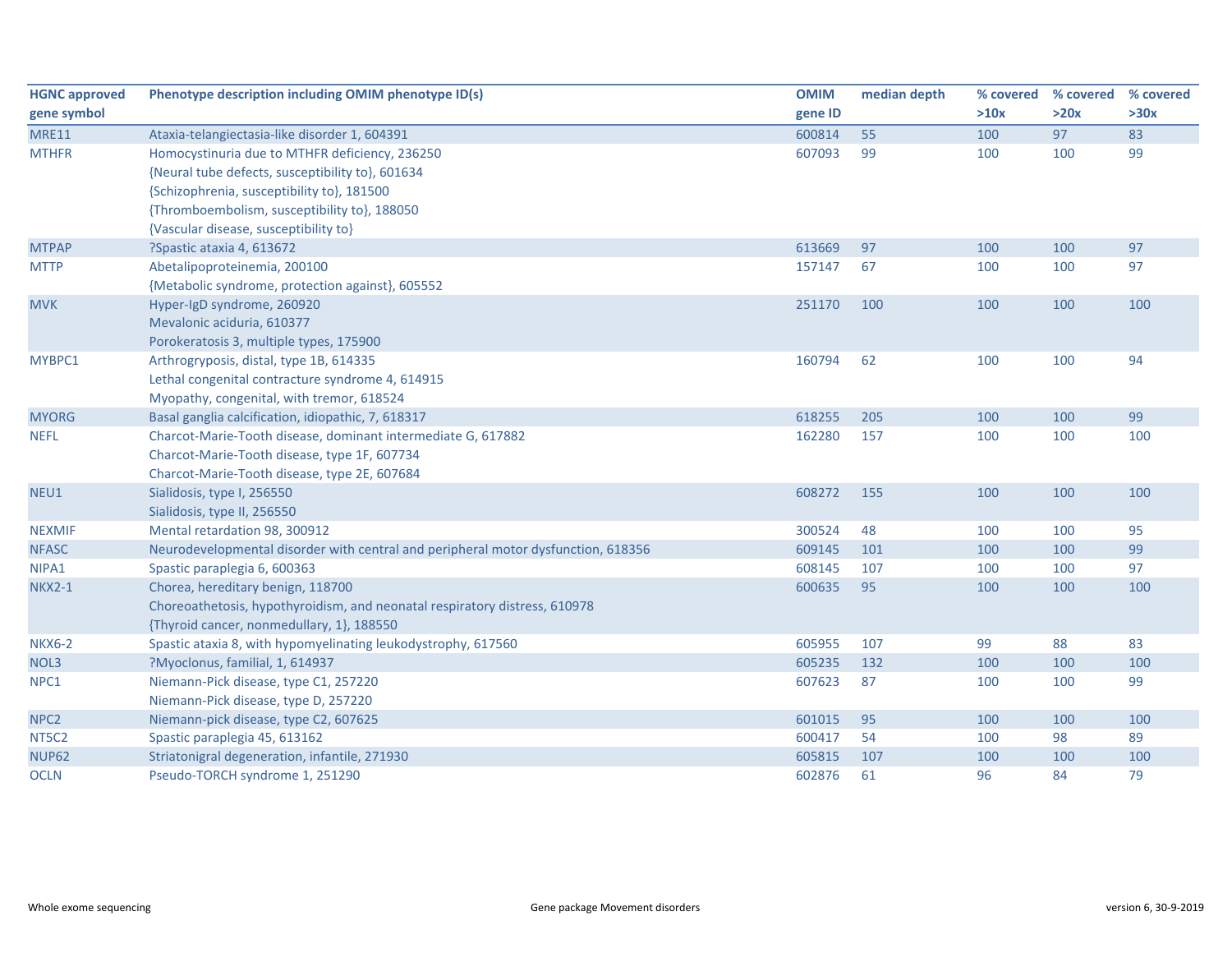| <b>HGNC approved</b> | Phenotype description including OMIM phenotype ID(s)                                                                                                                                                                                                                                                                                    | <b>OMIM</b> | median depth | % covered | % covered % covered |      |
|----------------------|-----------------------------------------------------------------------------------------------------------------------------------------------------------------------------------------------------------------------------------------------------------------------------------------------------------------------------------------|-------------|--------------|-----------|---------------------|------|
| gene symbol          |                                                                                                                                                                                                                                                                                                                                         | gene ID     |              | >10x      | >20x                | >30x |
| OPA1                 | Behr syndrome, 210000<br>{Glaucoma, normal tension, susceptibility to}, 606657<br>?Mitochondrial DNA depletion syndrome 14 (encephalocardiomyopathic type), 616896<br>Optic atrophy 1, 165500<br>Optic atrophy plus syndrome, 125250                                                                                                    | 605290      | 59           | 100       | 98                  | 89   |
| OPHN1                | Mental retardation, with cerebellar hypoplasia and distinctive facial appearance, 300486                                                                                                                                                                                                                                                | 300127      | 52           | 100       | 96                  | 84   |
| PANK2                | HARP syndrome, 607236<br>Neurodegeneration with brain iron accumulation 1, 234200                                                                                                                                                                                                                                                       | 606157      | 81           | 100       | 100                 | 99   |
| PARK7                | Parkinson disease 7 early-onset, 606324                                                                                                                                                                                                                                                                                                 | 602533      | 68           | 100       | 99                  | 87   |
| PAX <sub>6</sub>     | Aniridia, 106210<br>Anterior segment dysgenesis 5, multiple subtypes, 604229<br>Cataract with late-onset corneal dystrophy, 106210<br>?Coloboma of optic nerve, 120430<br>?Coloboma, ocular, 120200<br>Foveal hypoplasia 1, 136520<br><b>Keratitis, 148190</b><br>?Morning glory disc anomaly, 120430<br>Optic nerve hypoplasia, 165550 | 607108      | 73           | 100       | 100                 | 96   |
| <b>PCNA</b>          | ?Ataxia-telangiectasia-like disorder 2, 615919                                                                                                                                                                                                                                                                                          | 176740      | 93           | 100       | 100                 | 92   |
| <b>PDE10A</b>        | Dyskinesia, limb and orofacial, infantile-onset, 616921<br>Striatal degeneration, 616922                                                                                                                                                                                                                                                | 610652      | 62           | 100       | 99                  | 94   |
| PDE8B                | Pigmented nodular adrenocortical disease, primary, 3, 614190<br>Striatal degeneration, 609161                                                                                                                                                                                                                                           | 603390      | 72           | 100       | 99                  | 96   |
| <b>PDGFB</b>         | Basal ganglia calcification, idiopathic, 5, 615483<br>Dermatofibrosarcoma protuberans, 607907<br>Meningioma, SIS-related, 607174                                                                                                                                                                                                        | 190040      | 101          | 100       | 100                 | 100  |
| <b>PDGFRB</b>        | Basal ganglia calcification, idiopathic, 4, 615007<br>Kosaki overgrowth syndrome, 616592<br>Myeloproliferative disorder with eosinophilia, 131440<br>Myofibromatosis, infantile, 1, 228550<br>Premature aging syndrome, Penttinen type, 601812                                                                                          | 173410      | 116          | 100       | 100                 | 100  |
| PDHA1                | Pyruvate dehydrogenase E1-alpha deficiency, 312170                                                                                                                                                                                                                                                                                      | 300502      | 49           | 100       | 94                  | 84   |
| <b>PDHX</b>          | Lacticacidemia due to PDX1 deficiency, 245349                                                                                                                                                                                                                                                                                           | 608769      | 79           | 100       | 100                 | 97   |
| PDSS1                | Coenzyme Q10 deficiency, primary, 2, 614651                                                                                                                                                                                                                                                                                             | 607429      | 60           | 100       | 93                  | 85   |
| PDSS2                | Coenzyme Q10 deficiency, primary, 3, 614652                                                                                                                                                                                                                                                                                             | 610564      | 75           | 100       | 97                  | 87   |
| <b>PDYN</b>          | Spinocerebellar ataxia 23, 610245                                                                                                                                                                                                                                                                                                       | 131340      | 134          | 100       | 100                 | 100  |
| <b>PEX10</b>         | Peroxisome biogenesis disorder 6A (Zellweger), 614870<br>Peroxisome biogenesis disorder 6B, 614871                                                                                                                                                                                                                                      | 602859      | 100          | 100       | 100                 | 97   |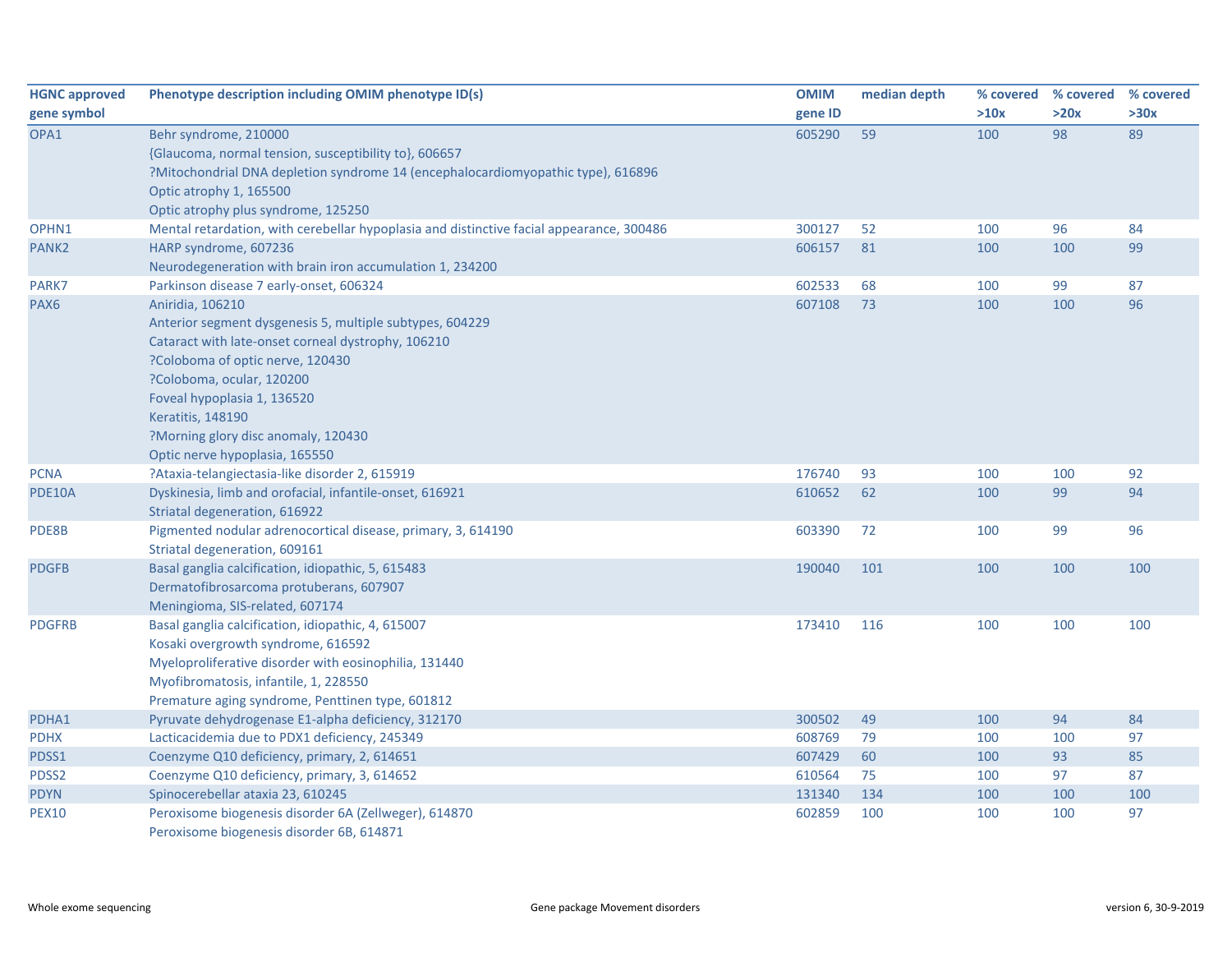| <b>HGNC approved</b><br>gene symbol | Phenotype description including OMIM phenotype ID(s)                                                  | <b>OMIM</b><br>gene ID | median depth | % covered<br>>10x | % covered<br>>20x | % covered<br>>30x |
|-------------------------------------|-------------------------------------------------------------------------------------------------------|------------------------|--------------|-------------------|-------------------|-------------------|
| PEX <sub>2</sub>                    | Peroxisome biogenesis disorder 5A (Zellweger), 614866                                                 | 170993                 | 63           | 100               | 100               | 100               |
|                                     | Peroxisome biogenesis disorder 5B, 614867                                                             |                        |              |                   |                   |                   |
| PEX7                                | Peroxisome biogenesis disorder 9B, 614879                                                             | 601757                 | 57           | 100               | 100               | 95                |
|                                     | Rhizomelic chondrodysplasia punctata, type 1, 215100                                                  |                        |              |                   |                   |                   |
| <b>PHYH</b>                         | Refsum disease, 266500                                                                                | 602026                 | 121          | 100               | 100               | 94                |
| PIK3R5                              | Ataxia-oculomotor apraxia 3, 615217                                                                   | 611317                 | 107          | 100               | 100               | 100               |
| PINK1                               | Parkinson disease 6, early onset, 605909                                                              | 608309                 | 100          | 98                | 93                | 88                |
| PLA2G6                              | Infantile neuroaxonal dystrophy 1, 256600                                                             | 603604                 | 118          | 100               | 100               | 99                |
|                                     | Neurodegeneration with brain iron accumulation 2B, 610217                                             |                        |              |                   |                   |                   |
|                                     | Parkinson disease 14, 612953                                                                          |                        |              |                   |                   |                   |
| PLD <sub>3</sub>                    | ?Spinocerebellar ataxia 46, 617770                                                                    | 615698                 | 148          | 100               | 100               | 100               |
| PLP1                                | Pelizaeus-Merzbacher disease, 312080                                                                  | 300401                 | 93           | 100               | 99                | 97                |
|                                     | Spastic paraplegia 2, 312920                                                                          |                        |              |                   |                   |                   |
| PMM <sub>2</sub>                    | Congenital disorder of glycosylation, type Ia, 212065                                                 | 601785                 | 72           | 100               | 100               | 97                |
| <b>PMPCA</b>                        | Spinocerebellar ataxia 2, 213200                                                                      | 613036                 | 133          | 100               | 100               | 100               |
| <b>PNKD</b>                         | Paroxysmal nonkinesigenic dyskinesia 1, 118800                                                        | 609023                 | 112          | 100               | 100               | 100               |
| <b>PNKP</b>                         | Ataxia-oculomotor apraxia 4, 616267                                                                   | 605610                 | 104          | 100               | 100               | 98                |
|                                     | Microcephaly, seizures, and developmental delay, 613402                                               |                        |              |                   |                   |                   |
| PNPLA6                              | Boucher-Neuhauser syndrome, 215470                                                                    | 603197                 | 123          | 100               | 100               | 99                |
|                                     | ?Laurence-Moon syndrome, 245800                                                                       |                        |              |                   |                   |                   |
|                                     | Oliver-McFarlane syndrome, 275400                                                                     |                        |              |                   |                   |                   |
|                                     | Spastic paraplegia 39, 612020                                                                         |                        |              |                   |                   |                   |
| <b>POLG</b>                         | Mitochondrial DNA depletion syndrome 4A (Alpers type), 203700                                         | 174763                 | 114          | 100               | 100               | 99                |
|                                     | Mitochondrial DNA depletion syndrome 4B (MNGIE type), 613662                                          |                        |              |                   |                   |                   |
|                                     | Mitochondrial recessive ataxia syndrome (includes SANDO and SCAE), 607459                             |                        |              |                   |                   |                   |
|                                     | Progressive external ophthalmoplegia 1, 157640                                                        |                        |              |                   |                   |                   |
|                                     | Progressive external ophthalmoplegia 1, 258450                                                        |                        |              |                   |                   |                   |
| POLR1C                              | Leukodystrophy, hypomyelinating, 11, 616494                                                           | 610060                 | 92           | 100               | 100               | 98                |
|                                     | Treacher Collins syndrome 3, 248390                                                                   |                        |              |                   |                   |                   |
| POLR3A                              | Leukodystrophy, hypomyelinating, 7, with or without oligodontia and/or hypogonadotropic hypogonadism, | 614258                 | 84           | 100               | 100               | 98                |
|                                     | 607694                                                                                                |                        |              |                   |                   |                   |
|                                     | Wiedemann-Rautenstrauch syndrome, 264090                                                              |                        |              |                   |                   |                   |
| POLR3B                              | Leukodystrophy, hypomyelinating, 8, with or without oligodontia and/or hypogonadotropic hypogonadism, | 614366                 | 76           | 100               | 99                | 93                |
|                                     | 614381                                                                                                |                        |              |                   |                   |                   |
| PPP2R2B                             | Spinocerebellar ataxia 12, 604326                                                                     | 604325                 | 77           | 100               | 99                | 95                |
| PRF1                                | Aplastic anemia, 609135                                                                               | 170280                 | 120          | 100               | 100               | 100               |
|                                     | Hemophagocytic lymphohistiocytosis, familial, 2, 603553                                               |                        |              |                   |                   |                   |
|                                     | Lymphoma, non-Hodgkin, 605027                                                                         |                        |              |                   |                   |                   |
| <b>PRICKLE1</b>                     | Epilepsy, progressive myoclonic 1B, 612437                                                            | 608500                 | 76           | 100               | 100               | 98                |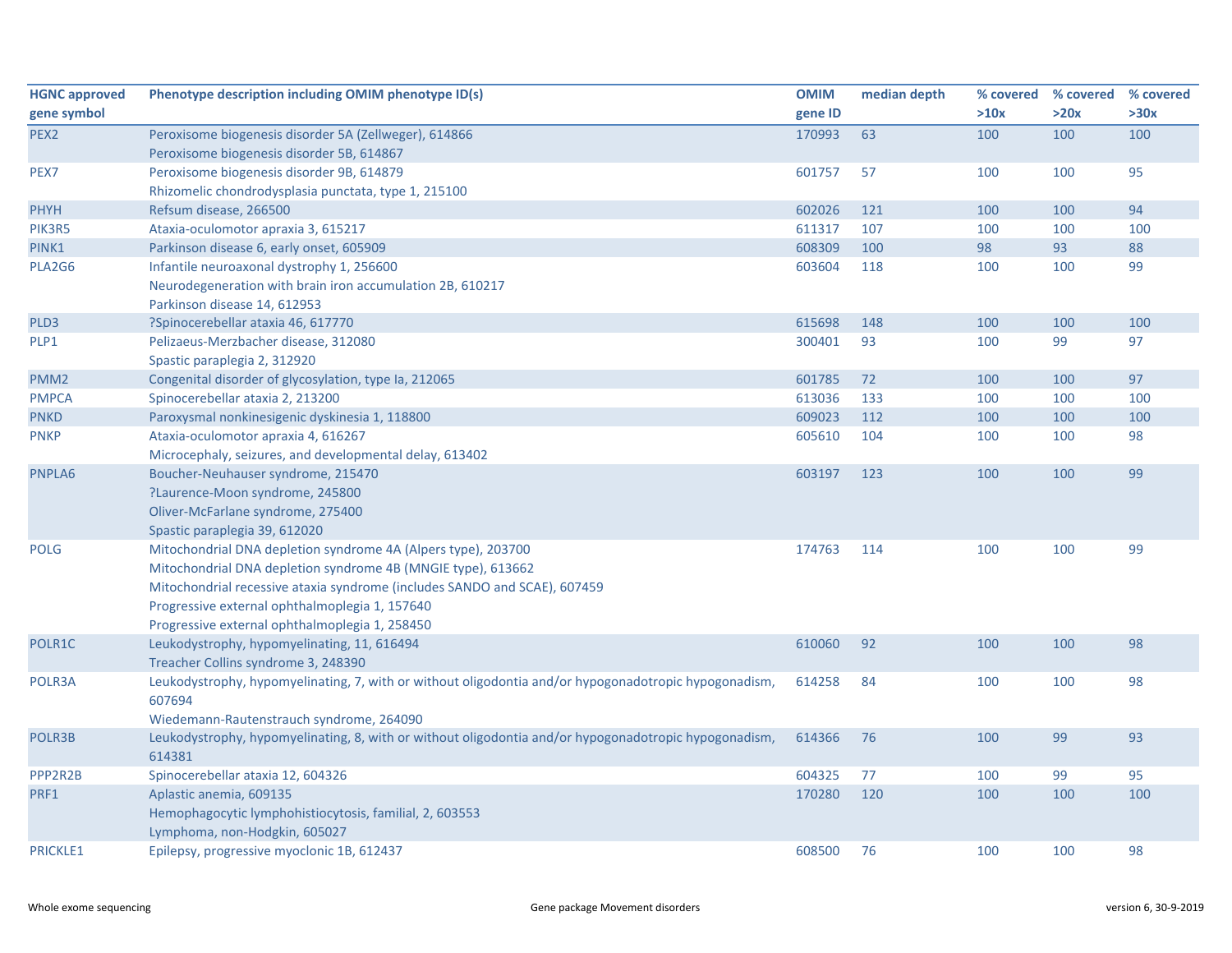| <b>HGNC approved</b> | Phenotype description including OMIM phenotype ID(s)                            | <b>OMIM</b> | median depth | % covered | % covered % covered |      |
|----------------------|---------------------------------------------------------------------------------|-------------|--------------|-----------|---------------------|------|
| gene symbol          |                                                                                 | gene ID     |              | >10x      | >20x                | >30x |
| <b>PRKCG</b>         | Spinocerebellar ataxia 14, 605361                                               | 176980      | 122          | 100       | 100                 | 99   |
| <b>PRKN</b>          | Adenocarcinoma of lung, somatic, 211980                                         | 602544      | 96           | 100       | 100                 | 99   |
|                      | Ovarian cancer, somatic, 167000                                                 |             |              |           |                     |      |
|                      | Parkinson disease, juvenile, type 2, 600116                                     |             |              |           |                     |      |
| <b>PRKRA</b>         | Dystonia 16, 612067                                                             | 603424      | 81           | 100       | 100                 | 96   |
| PRRT2                | Convulsions, familial infantile, with paroxysmal choreoathetosis, 602066        | 614386      | 123          | 100       | 100                 | 100  |
|                      | Episodic kinesigenic dyskinesia 1, 128200                                       |             |              |           |                     |      |
|                      | Seizures, benign familial infantile, 2, 605751                                  |             |              |           |                     |      |
| PSEN1                | ?Acne inversa, familial, 3, 613737                                              | 104311      | 59           | 100       | 100                 | 93   |
|                      | Alzheimer disease, type 3, 607822                                               |             |              |           |                     |      |
|                      | Alzheimer disease, type 3, with spastic paraparesis and apraxia, 607822         |             |              |           |                     |      |
|                      | Alzheimer disease, type 3, with spastic paraparesis and unusual plaques, 607822 |             |              |           |                     |      |
|                      | Cardiomyopathy, dilated, 1U, 613694                                             |             |              |           |                     |      |
|                      | Dementia, frontotemporal, 600274                                                |             |              |           |                     |      |
|                      | Pick disease, 172700                                                            |             |              |           |                     |      |
| PTRHD1               | No OMIM phenotype                                                               | 617342      | 119          | 100       | 100                 | 100  |
| PUM1                 | Spinocerebellar ataxia 47, 617931                                               | 607204      | 67           | 100       | 100                 | 98   |
| PYCR2                | Leukodystrophy, hypomyelinating, 10, 616420                                     | 616406      | 114          | 100       | 100                 | 100  |
| <b>RAB18</b>         | Warburg micro syndrome 3, 614222                                                | 602207      | 85           | 100       | 100                 | 97   |
| <b>RAB29</b>         | No OMIM phenotype                                                               | 603949      | 68           | 100       | 100                 | 99   |
| RAB3GAP1             | Warburg micro syndrome 1, 600118                                                | 602536      | 67           | 100       | 100                 | 97   |
| RAB3GAP2             | Martsolf syndrome, 212720                                                       | 609275      | 66           | 100       | 99                  | 92   |
|                      | Warburg micro syndrome 2, 614225                                                |             |              |           |                     |      |
| <b>RAD51</b>         | {Breast cancer, susceptibility to}, 114480                                      | 179617      | 52           | 88        | 88                  | 85   |
|                      | ?Fanconi anemia, complementation group R, 617244                                |             |              |           |                     |      |
|                      | Mirror movements 2, 614508                                                      |             |              |           |                     |      |
| RARS1                | Leukodystrophy, hypomyelinating, 9, 616140                                      | 107820      | 72           | 100       | 98                  | 90   |
| RARS2                | Pontocerebellar hypoplasia, type 6, 611523                                      | 611524      | 66           | 100       | 99                  | 93   |
| REEP1                | ?Neuronopathy, distal hereditary motor, type VB, 614751                         | 609139      | 72           | 100       | 100                 | 99   |
|                      | Spastic paraplegia 31, 610250                                                   |             |              |           |                     |      |
| RETREG1              | Neuropathy, hereditary sensory and autonomic, type IIB, 613115                  | 613114      | 73           | 100       | 98                  | 86   |
| RNASEH2A             | Aicardi-Goutieres syndrome 4, 610333                                            | 606034      | 109          | 100       | 100                 | 100  |
| RNASEH2B             | Aicardi-Goutieres syndrome 2, 610181                                            | 610326      | 62           | 100       | 98                  | 88   |
| RNASEH2C             | Aicardi-Goutieres syndrome 3, 610329                                            | 610330      | 323          | 100       | 100                 | 100  |
| <b>RNF170</b>        | Ataxia, sensory, 1, 608984                                                      | 614649      | 69           | 100       | 97                  | 85   |
| <b>RNF216</b>        | Cerebellar ataxia and hypogonadotropic hypogonadism, 212840                     | 609948      | 66           | 100       | 97                  | 86   |
| ROBO <sub>3</sub>    | Gaze palsy, familial horizontal, with progressive scoliosis, 1, 607313          | 608630      | 106          | 100       | 100                 | 100  |
| RTN <sub>2</sub>     | Spastic paraplegia 12, 604805                                                   | 603183      | 135          | 100       | 100                 | 100  |
| <b>RUBCN</b>         | ?Spinocerebellar ataxia 15, 615705                                              | 613516      | 85           | 100       | 98                  | 96   |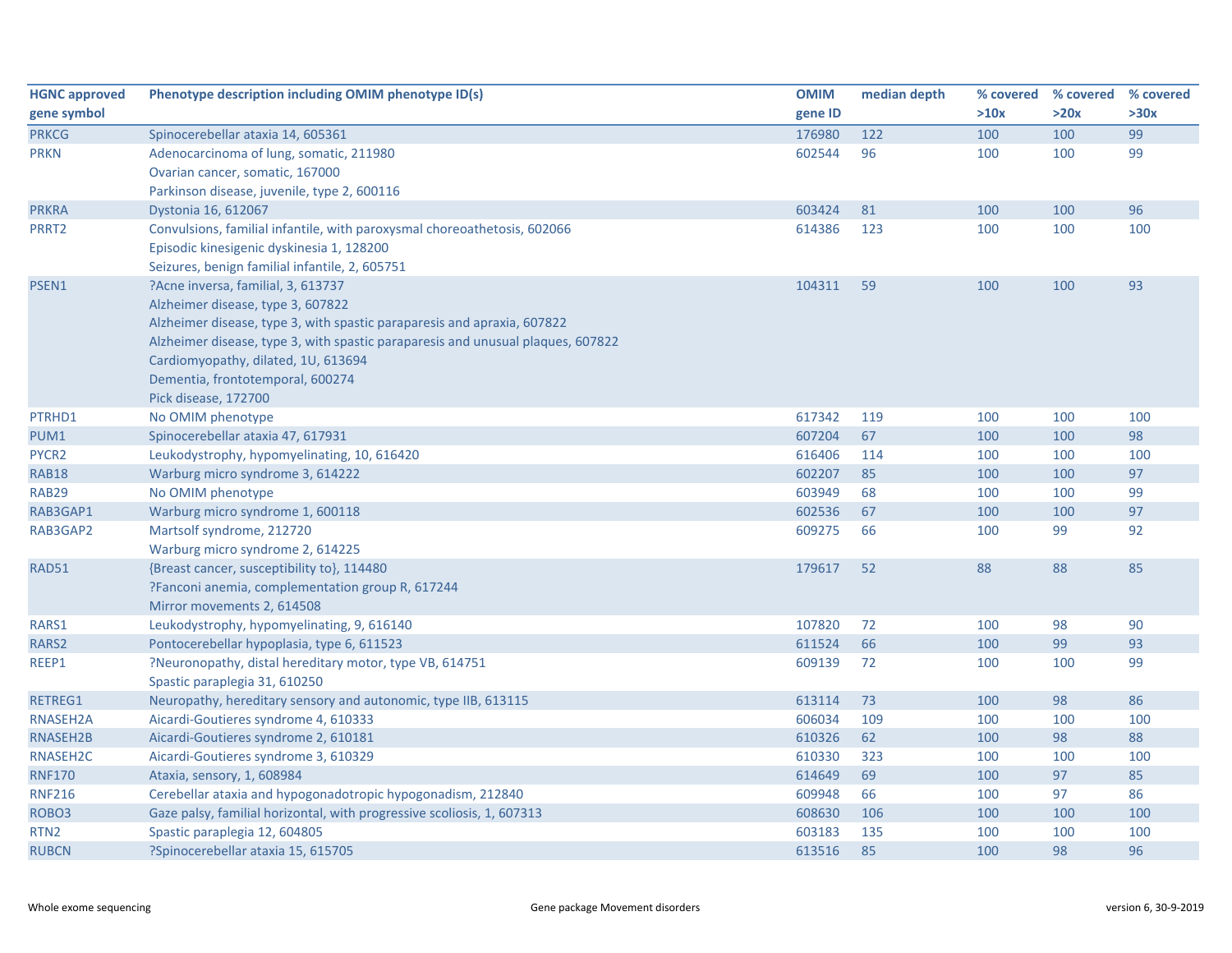| <b>HGNC approved</b> | Phenotype description including OMIM phenotype ID(s)                                               | <b>OMIM</b> | median depth |      | % covered % covered | % covered |
|----------------------|----------------------------------------------------------------------------------------------------|-------------|--------------|------|---------------------|-----------|
| gene symbol          |                                                                                                    | gene ID     |              | >10x | >20x                | >30x      |
| <b>SACS</b>          | Spastic ataxia, Charlevoix-Saguenay type, 270550                                                   | 604490      | 70           | 100  | 100                 | 99        |
| SAMD9L               | Ataxia-pancytopenia syndrome, 159550                                                               | 611170      | 63           | 100  | 100                 | 99        |
| SAMHD1               | Aicardi-Goutieres syndrome 5, 612952                                                               | 606754      | 64           | 100  | 99                  | 88        |
|                      | ?Chilblain lupus 2, 614415                                                                         |             |              |      |                     |           |
| SCN11A               | Episodic pain syndrome, familial, 3, 615552                                                        | 604385      | 88           | 100  | 100                 | 97        |
|                      | Neuropathy, hereditary sensory and autonomic, type VII, 615548                                     |             |              |      |                     |           |
| SCN8A                | Cognitive impairment with or without cerebellar ataxia, 614306                                     | 600702      | 110          | 100  | 100                 | 98        |
|                      | Epileptic encephalopathy, early infantile, 13, 614558                                              |             |              |      |                     |           |
|                      | ?Myoclonus, familial, 2, 618364                                                                    |             |              |      |                     |           |
|                      | Seizures, benign familial infantile, 5, 617080                                                     |             |              |      |                     |           |
| SCYL1                | Spinocerebellar ataxia 21, 616719                                                                  | 607982      | 110          | 100  | 100                 | 98        |
| <b>SEPSECS</b>       | Pontocerebellar hypoplasia type 2D, 613811                                                         | 613009      | 78           | 100  | 100                 | 96        |
| SERAC1               | 3-methylglutaconic aciduria with deafness, encephalopathy, and Leigh-like syndrome, 614739         | 614725      | 65           | 100  | 99                  | 86        |
| <b>SETX</b>          | Amyotrophic lateral sclerosis 4, juvenile, 602433                                                  | 608465      | 70           | 100  | 100                 | 97        |
|                      | Spinocerebellar ataxia, with axonal neuropathy 2, 606002                                           |             |              |      |                     |           |
| <b>SGCE</b>          | Dystonia-11, myoclonic, 159900                                                                     | 604149      | 84           | 100  | 100                 | 94        |
| SIL <sub>1</sub>     | Marinesco-Sjogren syndrome, 248800                                                                 | 608005      | 100          | 100  | 100                 | 100       |
| <b>SLC12A6</b>       | Agenesis of the corpus callosum with peripheral neuropathy, 218000                                 | 604878      | 67           | 100  | 99                  | 94        |
| <b>SLC16A2</b>       | Allan-Herndon-Dudley syndrome, 300523                                                              | 300095      | 75           | 100  | 100                 | 95        |
| <b>SLC17A5</b>       | Salla disease, 604369                                                                              | 604322      | 86           | 100  | 100                 | 97        |
|                      | Sialic acid storage disorder, infantile, 269920                                                    |             |              |      |                     |           |
| SLC19A3              | Thiamine metabolism dysfunction syndrome 2 (biotin- or thiamine-responsive encephalopathy type 2), | 606152      | 73           | 100  | 100                 | 98        |
|                      | 607483                                                                                             |             |              |      |                     |           |
| SLC1A3               | Episodic ataxia, type 6, 612656                                                                    | 600111      | 99           | 100  | 100                 | 100       |
| <b>SLC20A2</b>       | Basal ganglia calcification, idiopathic, 1, 213600                                                 | 158378      | 99           | 100  | 100                 | 95        |
| <b>SLC25A15</b>      | Hyperornithinemia-hyperammonemia-homocitrullinemia syndrome, 238970                                | 603861      | 132          | 100  | 100                 | 98        |
| SLC2A1               | Dystonia 9, 601042                                                                                 | 138140      | 127          | 100  | 100                 | 100       |
|                      | {Epilepsy, idiopathic generalized, susceptibility to, 12}, 614847                                  |             |              |      |                     |           |
|                      | GLUT1 deficiency syndrome 1, infantile onset, severe, 606777                                       |             |              |      |                     |           |
|                      | GLUT1 deficiency syndrome 2, childhood onset, 612126                                               |             |              |      |                     |           |
|                      | Stomatin-deficient cryohydrocytosis with neurologic defects, 608885                                |             |              |      |                     |           |
| <b>SLC30A10</b>      | Hypermanganesemia with dystonia 1, 613280                                                          | 611146      | 148          | 100  | 100                 | 100       |
| SLC33A1              | Congenital cataracts, hearing loss, and neurodegeneration, 614482                                  | 603690      | 68           | 100  | 98                  | 86        |
|                      | Spastic paraplegia 42, 612539                                                                      |             |              |      |                     |           |
| <b>SLC39A14</b>      | Hypermanganesemia with dystonia 2, 617013                                                          | 608736      | 92           | 100  | 100                 | 97        |
|                      | ?Hyperostosis cranalis interna, 144755                                                             |             |              |      |                     |           |
| <b>SLC52A2</b>       | Brown-Vialetto-Van Laere syndrome 2, 614707                                                        | 607882      | 173          | 100  | 100                 | 100       |
| <b>SLC52A3</b>       | Brown-Vialetto-Van Laere syndrome 1, 211530                                                        | 613350      | 109          | 100  | 100                 | 100       |
|                      | ?Fazio-Londe disease, 211500                                                                       |             |              |      |                     |           |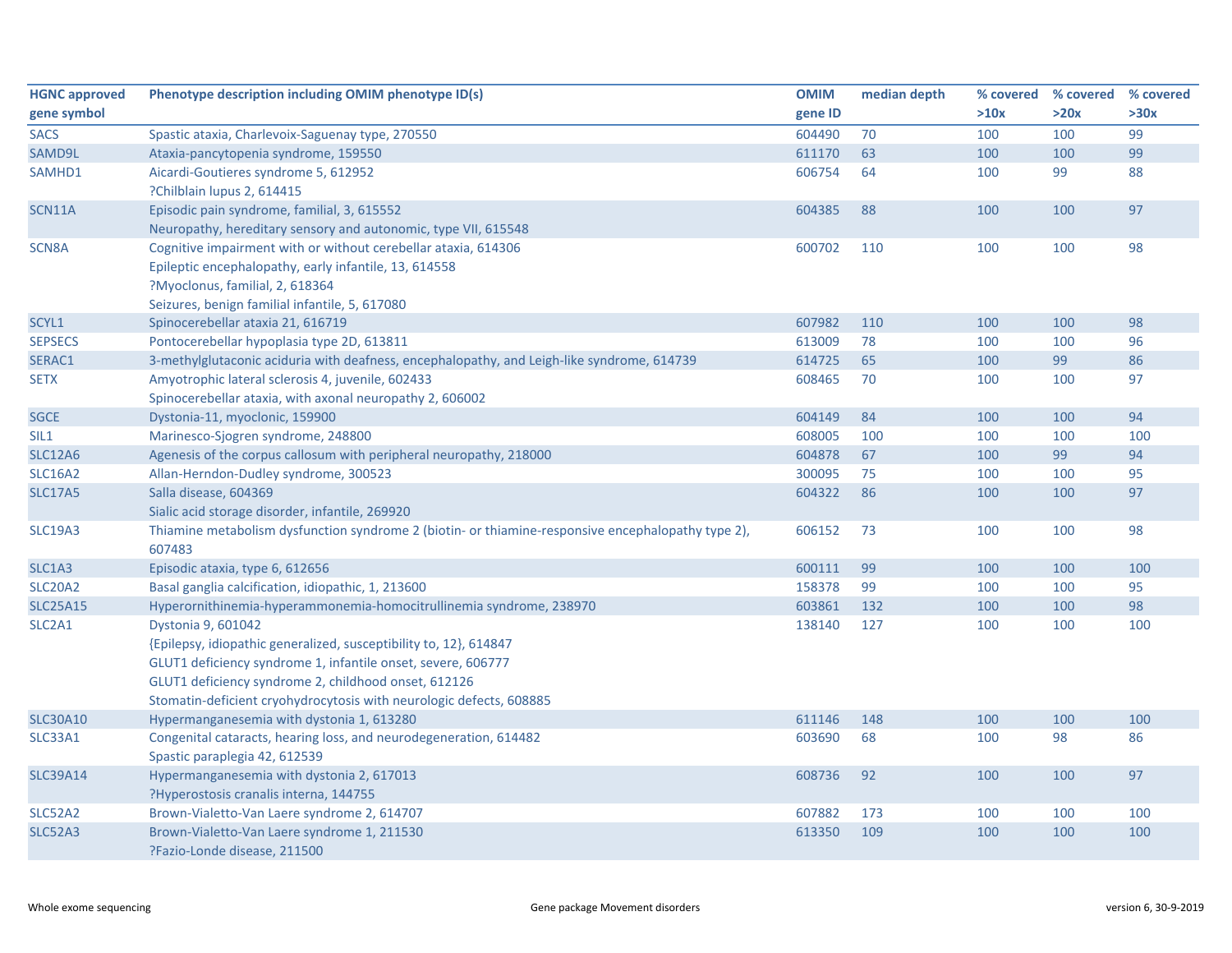| <b>HGNC approved</b> | Phenotype description including OMIM phenotype ID(s)                                                 | <b>OMIM</b> | median depth       | % covered | % covered % covered |      |
|----------------------|------------------------------------------------------------------------------------------------------|-------------|--------------------|-----------|---------------------|------|
| gene symbol          |                                                                                                      | gene ID     |                    | >10x      | >20x                | >30x |
| <b>SLC6A19</b>       | Hartnup disorder, 234500                                                                             | 608893      | 115                | 100       | 100                 | 100  |
|                      | Hyperglycinuria, 138500                                                                              |             |                    |           |                     |      |
|                      | Iminoglycinuria, digenic, 242600                                                                     |             |                    |           |                     |      |
| SLC6A3               | {Nicotine dependence, protection against}, 188890                                                    | 126455      | 102                | 100       | 100                 | 100  |
|                      | Parkinsonism-dystonia, infantile, 1, 613135                                                          |             |                    |           |                     |      |
| SLC9A1               | ?Lichtenstein-Knorr syndrome, 616291                                                                 | 107310      | 119                | 100       | 100                 | 100  |
| SLC9A6               | Mental retardation syndromic, Christianson type, 300243                                              | 300231      | 64                 | 100       | 96                  | 84   |
| SMPD1                | Niemann-Pick disease, type A, 257200                                                                 | 607608      | 131                | 100       | 100                 | 99   |
|                      | Niemann-Pick disease, type B, 607616                                                                 |             |                    |           |                     |      |
| <b>SNCA</b>          | Dementia, Lewy body, 127750                                                                          | 163890      | 52                 | 100       | 100                 | 98   |
|                      | Parkinson disease 1, 168601                                                                          |             |                    |           |                     |      |
|                      | Parkinson disease 4, 605543                                                                          |             |                    |           |                     |      |
| <b>SNORD118</b>      | Leukoencephalopathy, brain calcifications, and cysts, 614561                                         | 616663      | Geen coverage data |           |                     |      |
| <b>SNX14</b>         | Spinocerebellar ataxia 20, 616354                                                                    | 616105      | 64                 | 100       | 99                  | 91   |
| SOX10                | PCWH syndrome, 609136                                                                                | 602229      | 72                 | 100       | 97                  | 89   |
|                      | Waardenburg syndrome, type 2E, with or without neurologic involvement, 611584                        |             |                    |           |                     |      |
|                      | Waardenburg syndrome, type 4C, 613266                                                                |             |                    |           |                     |      |
| <b>SPART</b>         | Troyer syndrome, 275900                                                                              | 607111      | 71                 | 100       | 100                 | 98   |
| <b>SPAST</b>         | Spastic paraplegia 4, 182601                                                                         | 604277      | 64                 | 100       | 100                 | 94   |
| <b>SPG11</b>         | Amyotrophic lateral sclerosis 5, juvenile, 602099                                                    | 610844      | 84                 | 100       | 100                 | 97   |
|                      | Charcot-Marie-Tooth disease, axonal, type 2X, 616668                                                 |             |                    |           |                     |      |
|                      | Spastic paraplegia 11, 604360                                                                        |             |                    |           |                     |      |
| <b>SPG21</b>         | Mast syndrome, 248900                                                                                | 608181      | 66                 | 100       | 95                  | 88   |
| SPG7                 | Spastic paraplegia 7, 607259                                                                         | 602783      | 125                | 100       | 100                 | 97   |
| <b>SPR</b>           | Dystonia, dopa-responsive, due to sepiapterin reductase deficiency, 612716                           | 182125      | 102                | 100       | 100                 | 100  |
| SPTBN2               | Spinocerebellar ataxia 5, 600224                                                                     | 604985      | 121                | 100       | 100                 | 100  |
|                      | Spinocerebellar ataxia 14, 615386                                                                    |             |                    |           |                     |      |
| STUB1                | ?Spinocerebellar ataxia 48, 618093                                                                   | 607207      | 137                | 100       | 100                 | 100  |
|                      | Spinocerebellar ataxia 16, 615768                                                                    |             |                    |           |                     |      |
| SUCLA <sub>2</sub>   | Mitochondrial DNA depletion syndrome 5 (encephalomyopathic with or without methylmalonic aciduria),  | 603921      | 56                 | 100       | 97                  | 86   |
|                      | 612073                                                                                               |             |                    |           |                     |      |
| SUCLG1               | Mitochondrial DNA depletion syndrome 9 (encephalomyopathic type with methylmalonic aciduria), 245400 | 611224      | 88                 | 100       | 100                 | 100  |
| SUMF1                | Multiple sulfatase deficiency, 272200                                                                | 607939      | 88                 | 100       | 100                 | 99   |
| <b>SUOX</b>          | Sulfite oxidase deficiency, 272300                                                                   | 606887      | 136                | 100       | 100                 | 100  |
| SURF1                | Charcot-Marie-Tooth disease, type 4K, 616684                                                         | 185620      | 88                 | 94        | 89                  | 87   |
|                      | Leigh syndrome, due to COX IV deficiency, 256000                                                     |             |                    |           |                     |      |
| SYNE1                | Arthrogryposis multiplex congenita, myogenic type, 618484                                            | 608441      | 77                 | 100       | 100                 | 97   |
|                      | Emery-Dreifuss muscular dystrophy 4, 612998                                                          |             |                    |           |                     |      |
|                      | Spinocerebellar ataxia 8, 610743                                                                     |             |                    |           |                     |      |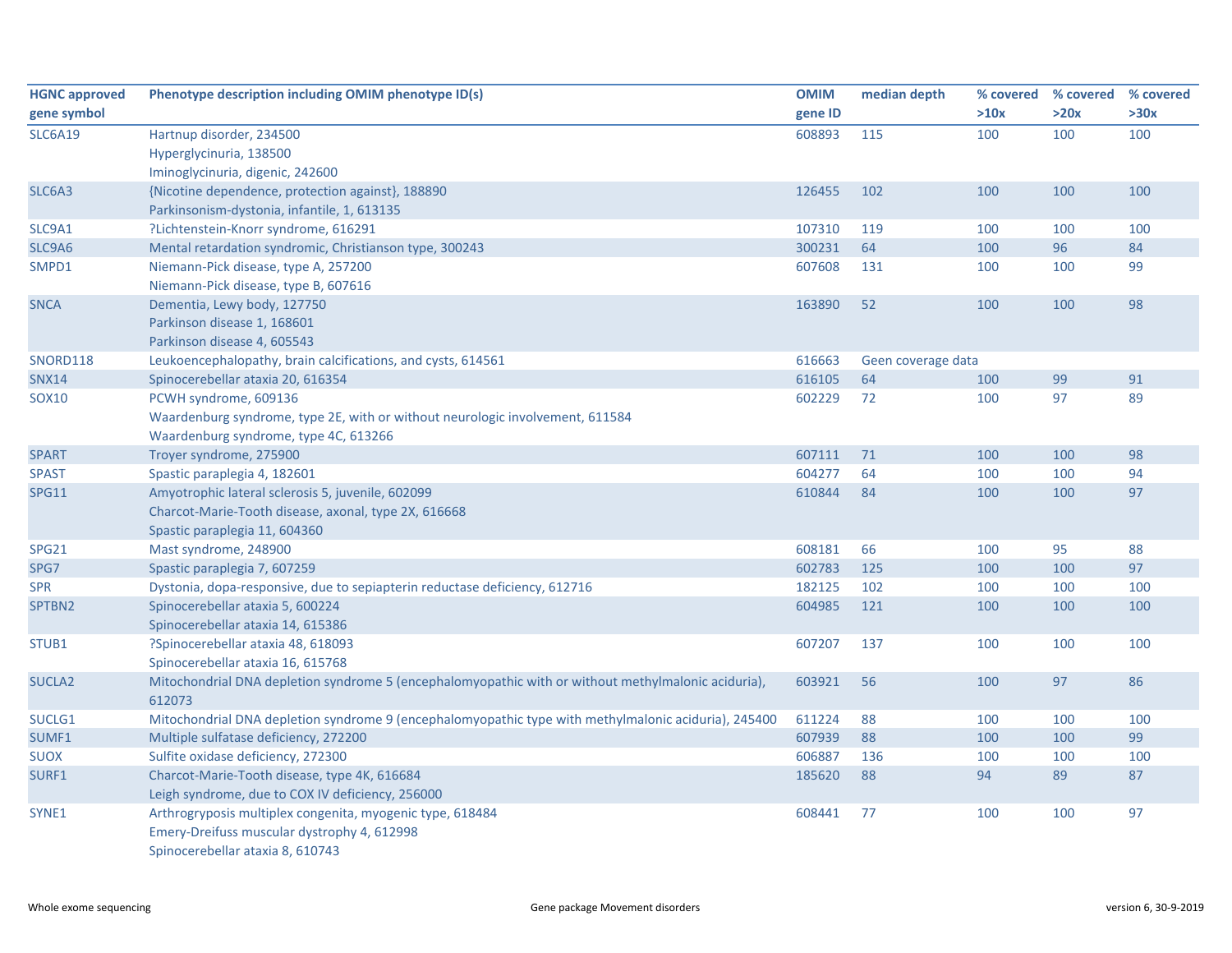| <b>HGNC approved</b> | Phenotype description including OMIM phenotype ID(s)                                                                                 | <b>OMIM</b> | median depth |      | % covered % covered | % covered |
|----------------------|--------------------------------------------------------------------------------------------------------------------------------------|-------------|--------------|------|---------------------|-----------|
| gene symbol          |                                                                                                                                      | gene ID     |              | >10x | >20x                | >30x      |
| SYNJ1                | Epileptic encephalopathy, early infantile, 53, 617389                                                                                | 604297      | 62           | 100  | 99                  | 92        |
|                      | Parkinson disease 20, early-onset, 615530                                                                                            |             |              |      |                     |           |
| <b>SYT14</b>         | ?Spinocerebellar ataxia 11, 614229                                                                                                   | 610949      | 61           | 100  | 95                  | 86        |
| TAF1                 | Dystonia-Parkinsonism, 314250                                                                                                        | 313650      | 54           | 100  | 97                  | 87        |
|                      | Mental retardation, syndromic 33, 300966                                                                                             |             |              |      |                     |           |
| TANGO <sub>2</sub>   | Metabolic encephalomyopathic crises, recurrent, with rhabdomyolysis, cardiac arrhythmias, and<br>neurodegeneration, 616878           | 616830      | 96           | 100  | 100                 | 99        |
| <b>TBC1D20</b>       | Warburg micro syndrome 4, 615663                                                                                                     | 611663      | 74           | 100  | 93                  | 93        |
| <b>TBC1D23</b>       | Pontocerebellar hypoplasia, type 11, 617695                                                                                          | 617687      | 57           | 100  | 99                  | 90        |
| <b>TBCD</b>          | Encephalopathy, progressive, early-onset, with brain atrophy and thin corpus callosum, 617193                                        | 604649      | 104          | 100  | 99                  | 96        |
| <b>TBP</b>           | {Parkinson disease, susceptibility to}, 168600                                                                                       | 600075      | 80           | 100  | 100                 | 96        |
|                      | Spinocerebellar ataxia 17, 607136                                                                                                    |             |              |      |                     |           |
| TDP1                 | ?Spinocerebellar ataxia, with axonal neuropathy 1, 607250                                                                            | 607198      | 53           | 100  | 100                 | 92        |
| TDP <sub>2</sub>     | Spinocerebellar ataxia 23, 616949                                                                                                    | 605764      | 120          | 100  | 100                 | 99        |
| TECPR2               | Spastic paraplegia 49, 615031                                                                                                        | 615000      | 102          | 100  | 100                 | 99        |
| TENM4                | Essential tremor, hereditary, 5, 616736                                                                                              | 610084      | 97           | 100  | 99                  | 97        |
| <b>TFG</b>           | Hereditary motor and sensory neuropathy, Okinawa type, 604484                                                                        | 602498      | 87           | 100  | 100                 | 94        |
|                      | ?Spastic paraplegia 57, 615658                                                                                                       |             |              |      |                     |           |
| TGM6                 | Spinocerebellar ataxia 35, 613908                                                                                                    | 613900      | 117          | 100  | 100                 | 99        |
| <b>TH</b>            | Segawa syndrome, recessive, 605407                                                                                                   | 191290      | 93           | 100  | 99                  | 94        |
| THAP1                | Dystonia 6, torsion, 602629                                                                                                          | 609520      | 87           | 100  | 100                 | 98        |
| <b>TIMM8A</b>        | Mohr-Tranebjaerg syndrome, 304700                                                                                                    | 300356      | 138          | 100  | 100                 | 100       |
| TMEM106B             | Leukodystrophy, hypomyelinating, 16, 617964                                                                                          | 613413      | 72           | 100  | 99                  | 89        |
| <b>TMEM230</b>       | No OMIM phenotype                                                                                                                    | 617019      | 30           | 74   | 52                  | 36        |
| <b>TMEM240</b>       | Spinocerebellar ataxia 21, 607454                                                                                                    | 616101      | 108          | 100  | 100                 | 100       |
| TMEM67               | {Bardet-Biedl syndrome 14, modifier of}, 615991<br>COACH syndrome, 216360<br>Joubert syndrome 6, 610688<br>Meckel syndrome 3, 607361 | 609884      | 77           | 100  | 100                 | 94        |
|                      | Nephronophthisis 11, 613550                                                                                                          |             |              |      |                     |           |
|                      | ?RHYNS syndrome, 602152                                                                                                              |             |              |      |                     |           |
| TOE1                 | Pontocerebellar hypoplasia, type 7, 614969                                                                                           | 613931      | 110          | 100  | 100                 | 98        |
| TOR1A                | {Dystonia-1, modifier of}                                                                                                            | 605204      | 73           | 100  | 100                 | 98        |
|                      | Dystonia-1, torsion, 128100                                                                                                          |             |              |      |                     |           |
| TPP1                 | Ceroid lipofuscinosis, neuronal, 2, 204500                                                                                           | 607998      | 97           | 100  | 100                 | 100       |
|                      | Spinocerebellar ataxia 7, 609270                                                                                                     |             |              |      |                     |           |
| TREM2                | Polycystic lipomembranous osteodysplasia with sclerosing leukoencephalopathy 2, 618193                                               | 605086      | 107          | 100  | 100                 | 100       |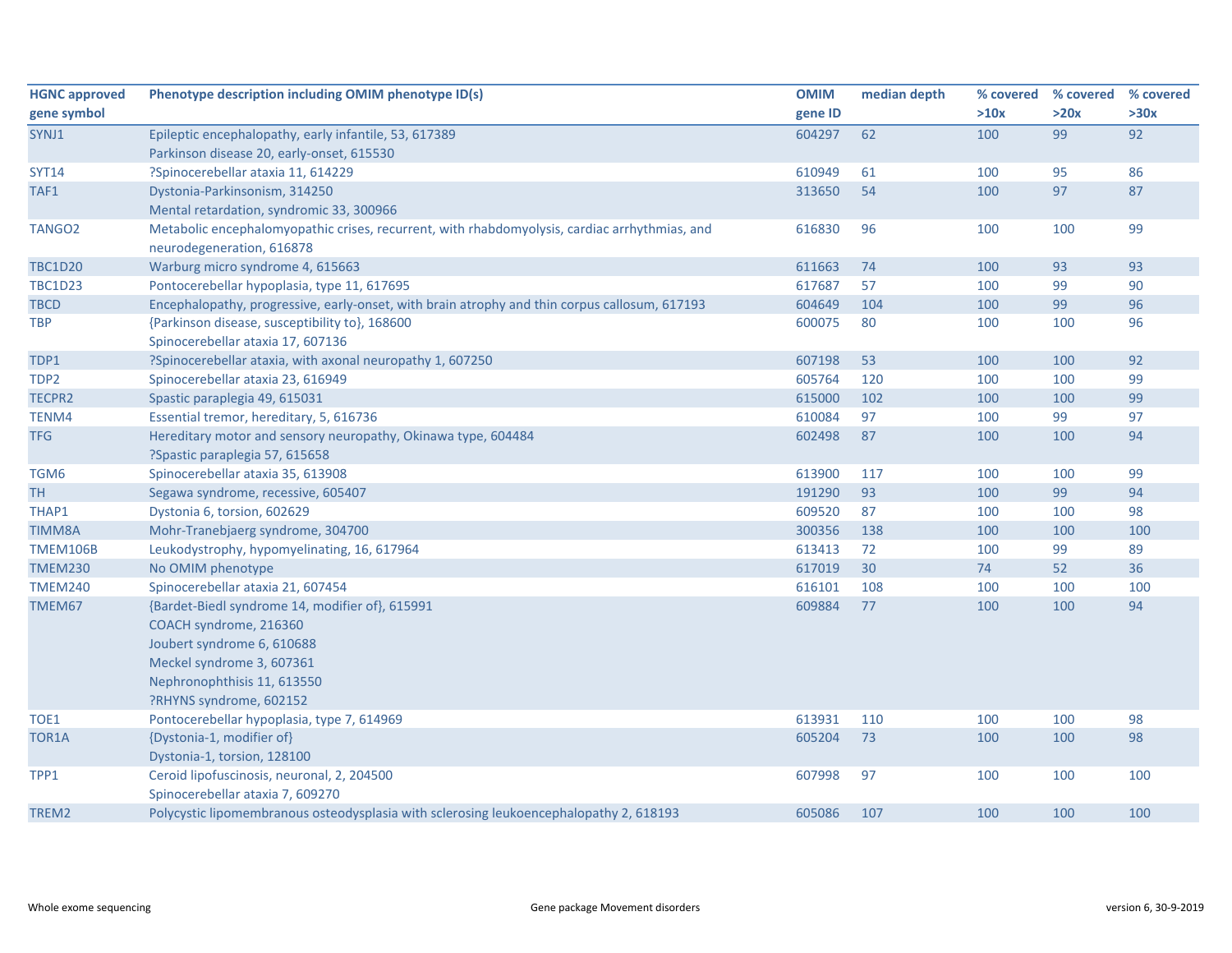| <b>HGNC approved</b> | Phenotype description including OMIM phenotype ID(s)                                          | <b>OMIM</b> | median depth |      | % covered % covered | % covered |
|----------------------|-----------------------------------------------------------------------------------------------|-------------|--------------|------|---------------------|-----------|
| gene symbol          |                                                                                               | gene ID     |              | >10x | >20x                | >30x      |
| TREX1                | Aicardi-Goutieres syndrome 1, dominant and recessive, 225750<br>Chilblain lupus, 610448       | 606609      | 234          | 100  | 100                 | 100       |
|                      | {Systemic lupus erythematosus, susceptibility to}, 152700                                     |             |              |      |                     |           |
|                      | Vasculopathy, retinal, with cerebral leukodystrophy, 192315                                   |             |              |      |                     |           |
| TRPC3                | ?Spinocerebellar ataxia 41, 616410                                                            | 602345      | 112          | 100  | 99                  | 95        |
| TSEN <sub>2</sub>    | Pontocerebellar hypoplasia type 2B, 612389                                                    | 608753      | 63           | 87   | 86                  | 78        |
| <b>TSEN54</b>        | Pontocerebellar hypoplasia type 2A, 277470                                                    | 608755      | 105          | 100  | 96                  | 96        |
|                      | Pontocerebellar hypoplasia type 4, 225753                                                     |             |              |      |                     |           |
|                      | ?Pontocerebellar hypoplasia type 5, 610204                                                    |             |              |      |                     |           |
| TTBK2                | Spinocerebellar ataxia 11, 604432                                                             | 611695      | 74           | 100  | 100                 | 99        |
| <b>TTC19</b>         | Mitochondrial complex III deficiency, nuclear type 2, 615157                                  | 613814      | 53           | 100  | 92                  | 77        |
| <b>TTPA</b>          | Ataxia with isolated vitamin E deficiency, 277460                                             | 600415      | 61           | 100  | 98                  | 91        |
| <b>TUBA1A</b>        | Lissencephaly 3, 611603                                                                       | 602529      | 110          | 100  | 100                 | 100       |
| <b>TUBB4A</b>        | Dystonia 4, torsion, 128101                                                                   | 602662      | 242          | 100  | 100                 | 99        |
|                      | Leukodystrophy, hypomyelinating, 6, 612438                                                    |             |              |      |                     |           |
| TUBG1                | Cortical dysplasia, complex, with other brain malformations 4, 615412                         | 191135      | 190          | 100  | 100                 | 100       |
| <b>TWNK</b>          | Mitochondrial DNA depletion syndrome 7 (hepatocerebral type), 271245                          | 606075      | 145          | 100  | 100                 | 100       |
|                      | Perrault syndrome 5, 616138                                                                   |             |              |      |                     |           |
|                      | Progressive external ophthalmoplegia with mitochondrial DNA deletions 3, 609286               |             |              |      |                     |           |
| <b>TYROBP</b>        | Polycystic lipomembranous osteodysplasia with sclerosing leukoencephalopathy 1, 221770        | 604142      | 108          | 100  | 100                 | 100       |
| UBA5                 | Epileptic encephalopathy, early infantile, 44, 617132                                         | 610552      | 46           | 100  | 91                  | 67        |
|                      | ?Spinocerebellar ataxia 24, 617133                                                            |             |              |      |                     |           |
| UBAP1                | Spastic paraplegia 80, 618418                                                                 | 609787      | 73           | 98   | 92                  | 86        |
| UBQLN2               | Amyotrophic lateral sclerosis 15, with or without frontotemporal dementia, 300857             | 300264      | 79           | 100  | 100                 | 100       |
| UCHL1                | {?Parkinson disease 5, susceptibility to}, 613643                                             | 191342      | 79           | 100  | 100                 | 99        |
|                      | Spastic paraplegia 79, 615491                                                                 |             |              |      |                     |           |
| VAMP1                | Myasthenic syndrome, congenital, 25, 618323                                                   | 185880      | 104          | 100  | 100                 | 100       |
|                      | Spastic ataxia 1, 108600                                                                      |             |              |      |                     |           |
| <b>VCP</b>           | Amyotrophic lateral sclerosis 14, with or without frontotemporal dementia, 613954             | 601023      | 90           | 100  | 100                 | 98        |
|                      | Charcot-Marie-Tooth disease, type 2Y, 616687                                                  |             |              |      |                     |           |
|                      | Inclusion body myopathy with early-onset Paget disease and frontotemporal dementia 1, 167320  |             |              |      |                     |           |
| <b>VLDLR</b>         | Cerebellar hypoplasia and mental retardation with or without quadrupedal locomotion 1, 224050 | 192977      | 70           | 100  | 100                 | 97        |
| VPS13A               | Choreoacanthocytosis, 200150                                                                  | 605978      | 72           | 100  | 99                  | 91        |
| VPS13C               | Parkinson disease 23, early onset, 616840                                                     | 608879      | 50           | 100  | 97                  | 85        |
| <b>VPS13D</b>        | Spinocerebellar ataxia 4, 607317                                                              | 608877      | 64           | 100  | 98                  | 92        |
| <b>VPS35</b>         | {Parkinson disease 17}, 614203                                                                | 601501      | 68           | 100  | 99                  | 94        |
| VPS37A               | Spastic paraplegia 53, 614898                                                                 | 609927      | 46           | 100  | 99                  | 86        |
| <b>VPS53</b>         | Pontocerebellar hypoplasia, type 2E, 615851                                                   | 615850      | 82           | 100  | 100                 | 96        |
| VRK1                 | Pontocerebellar hypoplasia type 1A, 607596                                                    | 602168      | 53           | 100  | 99                  | 92        |